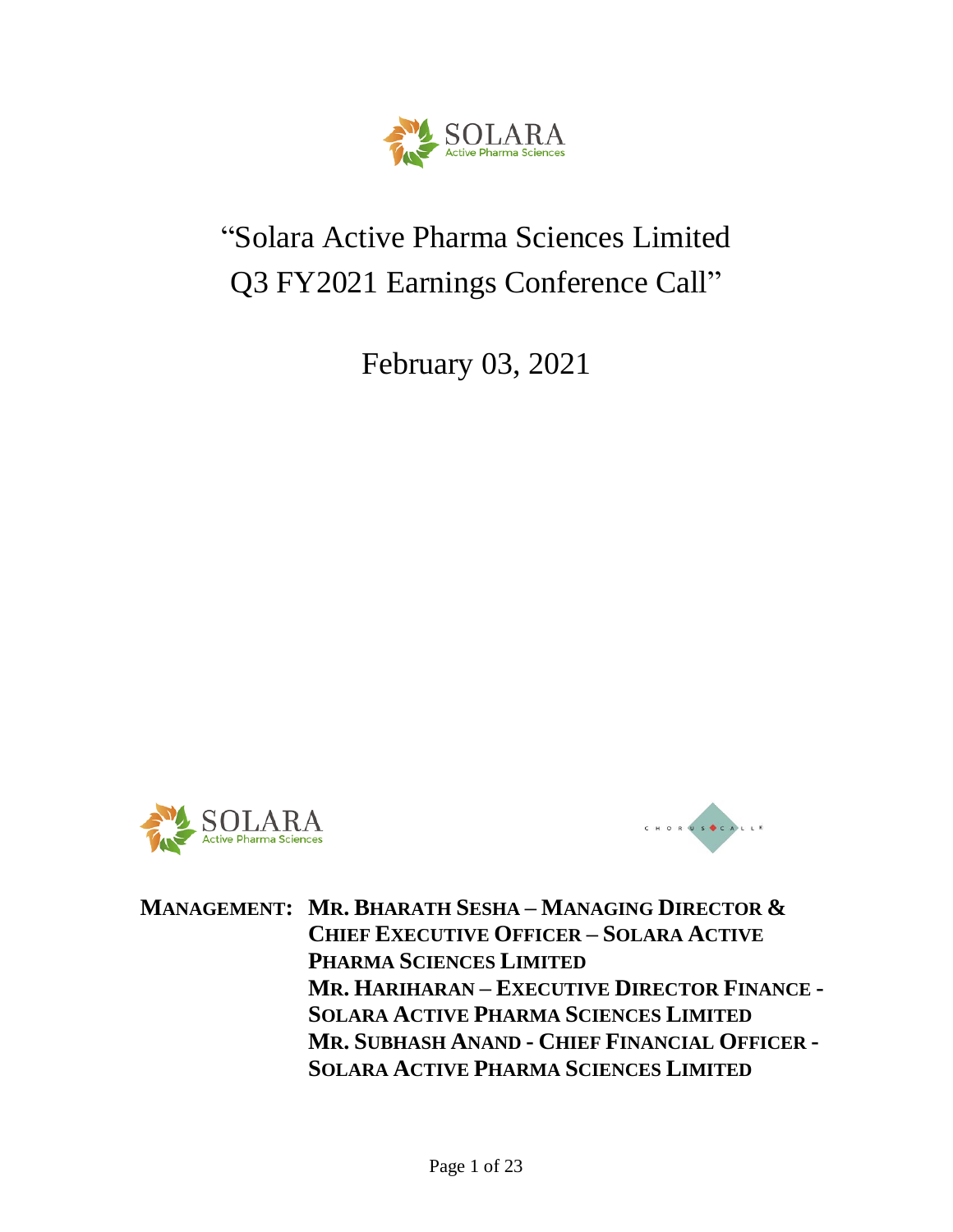

**Moderator**: Ladies and gentlemen, good day and welcome to Solara Active Pharma Sciences Limited Q3 FY2021 Earnings Conference Call. As a reminder, all participant lines will be in the listen-only mode and there will be an opportunity for you to ask questions after the presentation concludes. Should you need assistance during the conference call, please signal an operator by pressing "\*" then "0" on your touchtone phone. Please note that this conference is being recorded. I now hand the conference over to Mr. Abhishek Singhal. Thank you and over to you Mr. Singhal!

**Abhishek Singhal**: A very good afternoon to all of you and thank you for joining us today for Solara Active Pharma Sciences earnings conference call for the third quarter and nine months ended Financial Year FY2021. Today, we have with us, Mr. Bharath Sesha, Solara's MD and CEO, Mr. Hariharan, Executive Director, Finance and Mr. Subhash Anand, CFO to share the highlights of the business and financials for the quarter. I hope you have gone through our results release and the quarterly investor presentation, which have been uploaded on our website as well as the stock exchange website. The transcript of this call will be available in a week's time on the company's website. Please note that today's discussion maybe forward-looking in nature and must be viewed in relation to the risks pertaining to our business. After the end of this call, in case you have any further questions, please feel free to reach out to the Investor Relations team. I now hand over the call to Bharath to make the opening remark.

# **Bharath Sesha**: Thank you Abhishek. Good afternoon everyone. Thank you for joining this call today. Given it is our first call in the New Year I wanted to start by wishing all of you a great 2021. I am sure we all want 2021 to be a safer and healthier year compared to the year that just went by.

Coming to our results, I am delighted to share that the momentum generated in the last two quarters continues and Solara has delivered yet another strong quarter of financial results. We have been very successful at Solara in converting some of the situational upticks we saw in the first two quarters into more structural business trends for the future. In this context, I am proud to say that our reliability and world-class quality has been rewarded by our customers by increasing our share wallet and partnering with us on new products.

Our employees continue to be exemplary and have taken care to ensure balance between their health and wellness and the commitments we have to customers and society at large.

Good to note that we have delivered the highest ever quarterly EBITDA and PAT in the history of this company. Our EBITDA stands at Rs.1085 million with an EBITDA margin of 24.9% leading to our PAT of Rs.658 million. We have crossed full year FY2020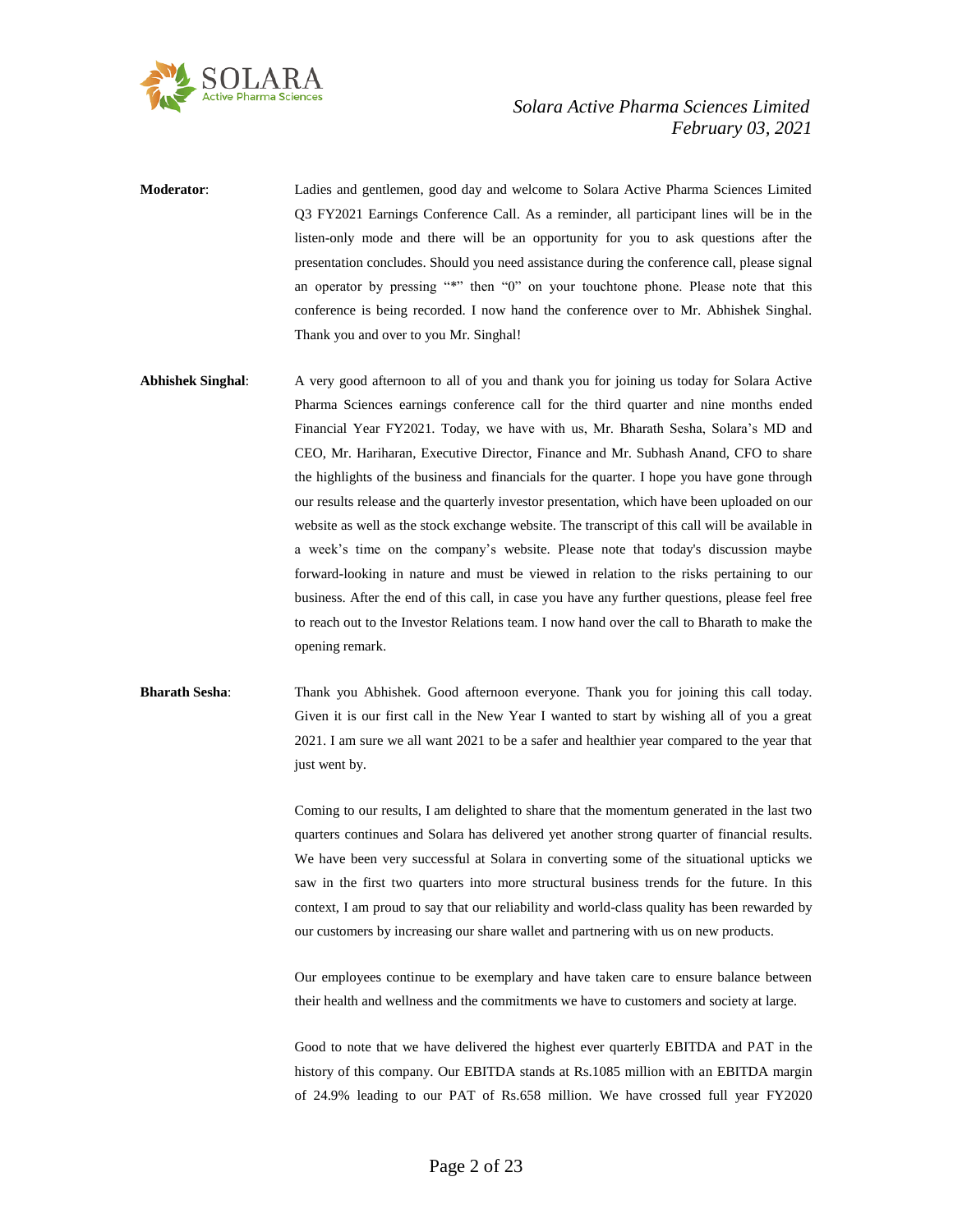

EBITDA and PAT in three quarters of FY2021. Our resilient performance is on the back of a diverse product portfolio backed by a very strong world-class quality system and manufacturing infrastructure. As mentioned in my last quarterly call the Solara differentiation continues to payoff and we are strengthening and solidifying that differentiation with our customers.

Let met talk about some of the underlying performance drivers. There is continued strong demand for our base products and we continue to maintain our increased share of wallet with large customers. Our continued strong performance in the regulated market and this quarter you would have seen that we had stellar growth in other markets. These provide twin engines of continued growth for Solara. The Solara efficiency machine continued to deliver cost improvements and we see this as a continuing competitive advantage for us.

We also increased the speed of new product filings year to date we have 5 new US DMFs which are already higher than the FY2020 full year number and two EUDMFs. Our speed of filing market extensions has also been quite strong, and we have filed 16 market extensions across 13 different markets year to date and we remain on-track to file 8 to 10 US DMFs this year and our market extensions will be in the range of 18 to 20.

To talk a little bit about our CRAMS business, again I want to remind all of us that it is an incubation business for us and we have continued to track well to plan. We have seen much deeper engagement with some of the large pharma players and we had breakthroughs with customers in new markets. We see continued customer stickiness and multiple opportunities come through from existing customer base. We also have excellent revenue visibility for the next 9 to 12 months in our CRAMS business which will provide further impetus for growth.

Talking about our Vizag facility the commercialization happened as planned in quarter three. We are currently ramping up the facility and I will give a little bit more color around it when I talk about the guidance and we expect to reach our planned capacities in the coming few months.

Our customer traction for Vizag has been very strong and we have been very successful in placing all our productions in quarter three with both new and existing customers. I will give some color about our future and give you some insight into what has been developed and how that leads for the future.

Solara has built what we believe is a strong and enduring platform that consists of two essential features. The outside in and the inside out, our global presence, long standing customer relationships, breadth of product portfolio is enabling us to connect the dots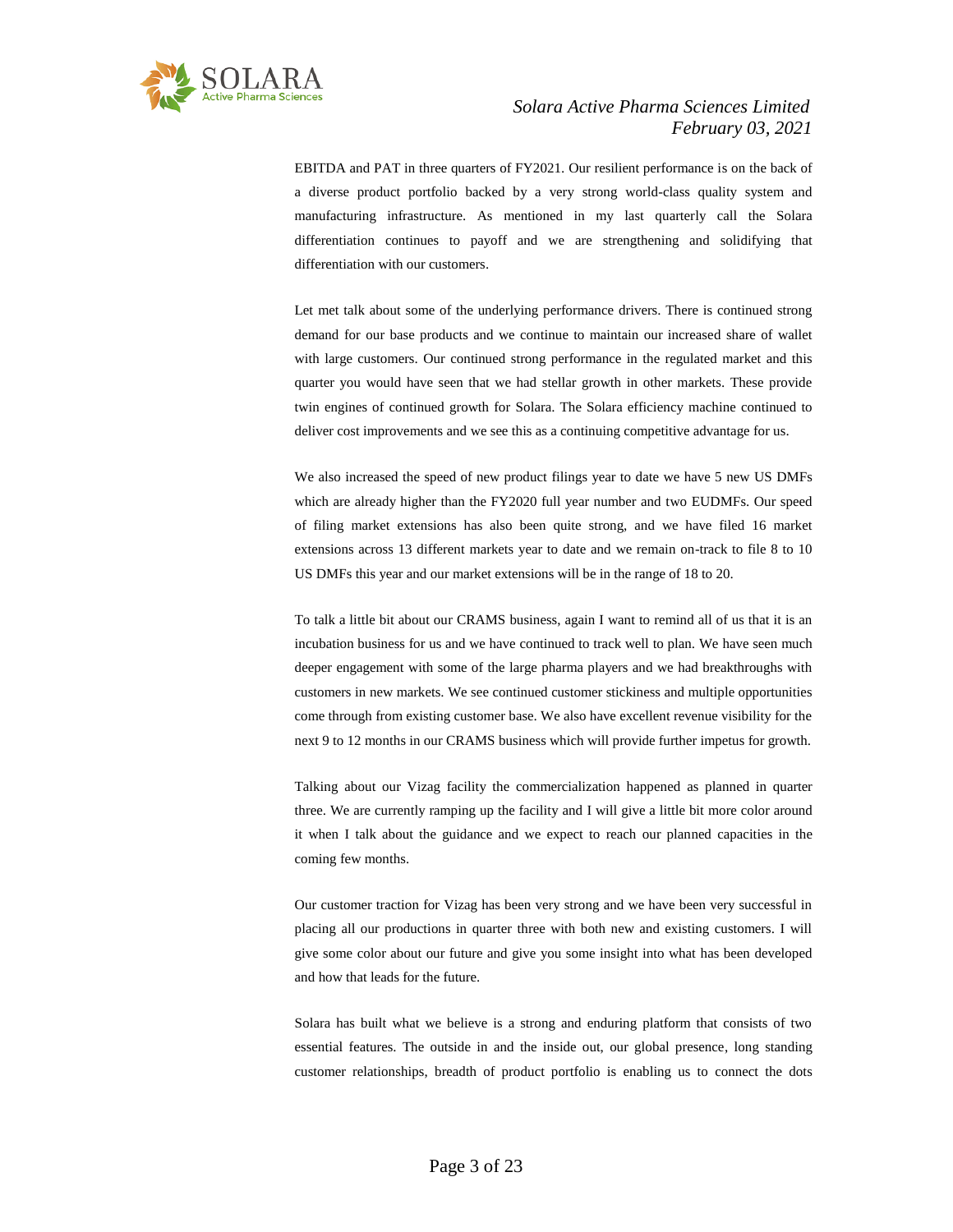

sooner and get first mover advantage on products and with customers this I call the strong outside in part of the platform.

Backed up by robust manufacturing infrastructure diverse assets at our manufacturing sites and the world-class quality system with very strong scientific capabilities provides the inside out as part of this platform. We believe these two parts of the platform enable us to react quality to the market and customer needs and build a sustainable product portfolio that sets us up for success.

On the strength of this platform we made a conscious move to develop products (which are currently in the development phase) which are more complex to make where we can differentiate ourselves in the end market. This we believe will further anchor our strong customer relationships. These Products tend to be more complex molecules with higher barriers to entry, stronger customer engagement and higher margin profile and have already gained momentum and we have scaled up two such molecules in quarter three and we see very positive traction for them. This trend coupled with a strong base business position, we believe sets us up for a very bright future.

Coming to our guidance, our Q2 guidance was for revenue growth of 30% plus year-onyear and EBITDA growth of 40 plus year-on-year percentage. We remained on track for this to be achieved, however there was a lingering effect of some COVID impact that led to delays in ramp up at Vizag and let me be very clear and explicit that this is a onetime impact which is well behind us currently. This has had however an impact in our revenues from Vizag consequently we have adjusted our revenue guidance growth guidance to 25% to 30% year-on-year for FY2021.

Our relentless focus on efficiencies and profitable growth continues and we reaffirm our EBITDA growth guidance at 40+% percent year-on-year. I would now request Subhash to share some details on the balance sheet and some key ratios.

**Subhash Anand**: Thanks Bharat and good afternoon everyone. Just to talk about financial side of results, the financial ratios have continued to improve consistently over the last three quarters. The net debt as on 31st December is at 3370 million after adjusting the surplus cash of 3919 Million. The net current asset increased by 859 million from 3582 million to 4441 million mainly contributed by higher receivable because of increased sale in this quarter and some delay in realizing government dues primarily GST and export incentives, we expect this to be normalize in the coming quarters.

> While our net debt EBITDA ratio continue to be comfortable less than 1x, our annualized ROCE is at 18.3% healthy. With a healthy balance sheet, a fresh infusion of capital and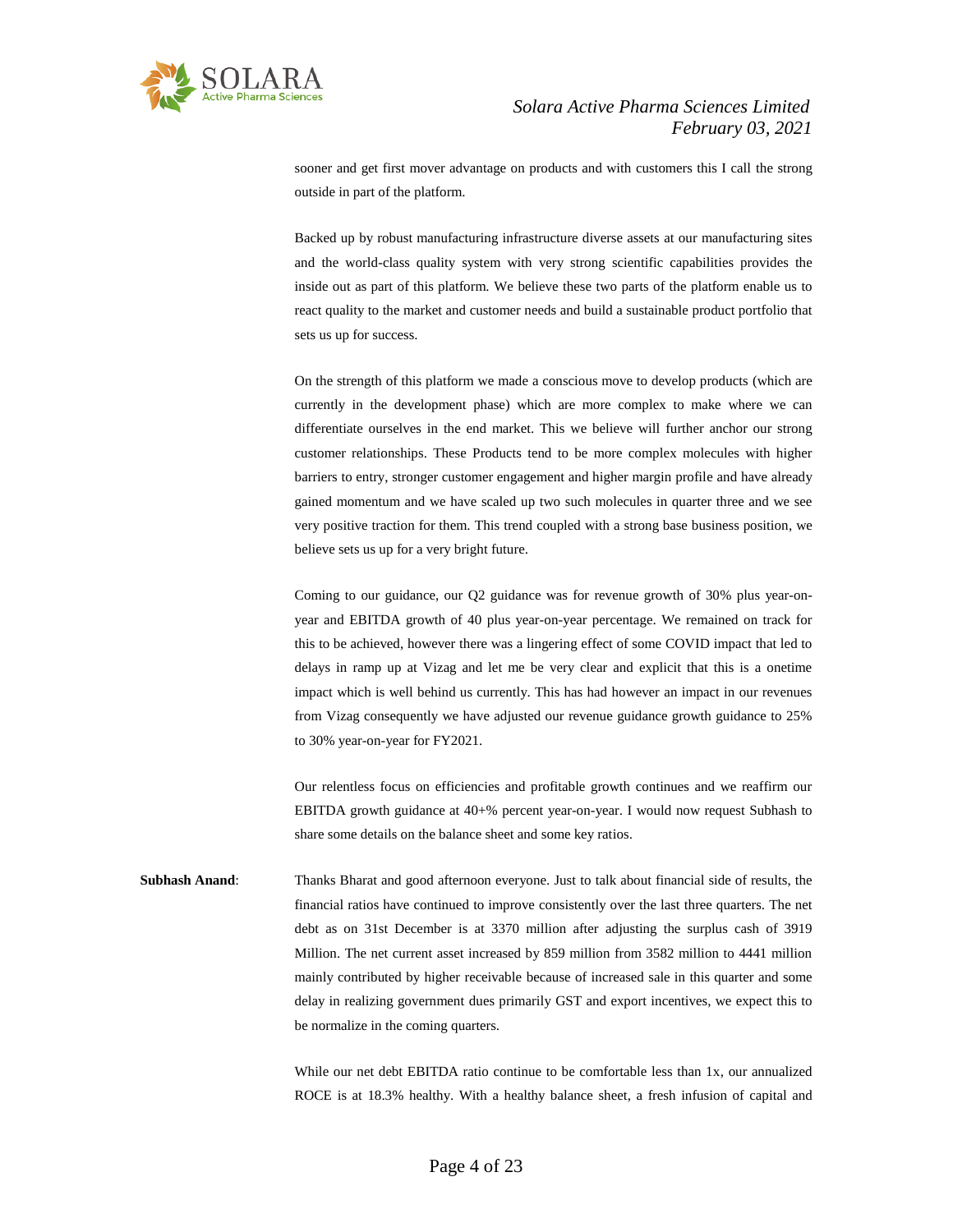

abundant opportunity, Solara is positioned exceptionally well for the future. With this I conclude the financial side of the commentary and hand it back to Bharat.

**Bharath Sesha:** So, Abhishek over to you for Q&A.

**Abhishek Singhal**: Yes, Nirav can we have the Q&A please.

- **Moderator**: Thank you very much. We will now begin the question and answer session. The first question is from the line of Alankar Garude from Macquarie. Please go ahead.
- **Alankar Garude**: Sir my first question is if you look at the topline growth sequentially there is a 30 Crores of increase which has happened sequentially and the regulated market sales are broadly flattish Q-o-Q and the growth seems to have largely coming from the semi-regulated market so is it fair to say that almost all of this sequential increase in topline has it come from Vizag only.
- **Bharath Sesha:** Hi Alankar thanks for the question. We have seen broad based growth across all products, so I would not say it is only Vizag, Vizag did contribute some element of that growth as you also correctly observed the less regulated markets we have grown across other products also, across a host of products in fact. So, it is both Vizag and other products.
- **Alankar Garude**: Sir and just a follow-up on that, when do you expect the regulated market sales from Vizag phase 1 to begin.
- **Bharath Sesha**: So we are expecting that the customer validations will happen towards the end of this quarter which means then we will have to wait for 12 to 15 months for regulatory approvals which is customary, the only caveat I would like to add here is that given the COVID situation, it depends on when the regulators would like to visit for an inspection so subject to that not being a further delay we expect anywhere between 12 to 15 months Alankar.
- **Alankar Garude**: So basically, unlikely that we will have any regulated market sales from Vizag is that in FY2022 as well is that correct?
- **Bharath Sesha:** Yes, so subject to no further delays due to COVID then it is possible for some months towards the end of FY2022 but that is subject to auditors coming in, in the next two, three months.
- **Alankar Garude**: My second question is we had talked about some plans as far as expansion in Mysore is concerned I think last time you had mentioned about the buying additional land and working on a multiyear expansion plan of our both intermediate as well as APIs and apart from Mysore we had also talked about investing in tech platform so if you could share your update of both these expansion plans would be really helpful.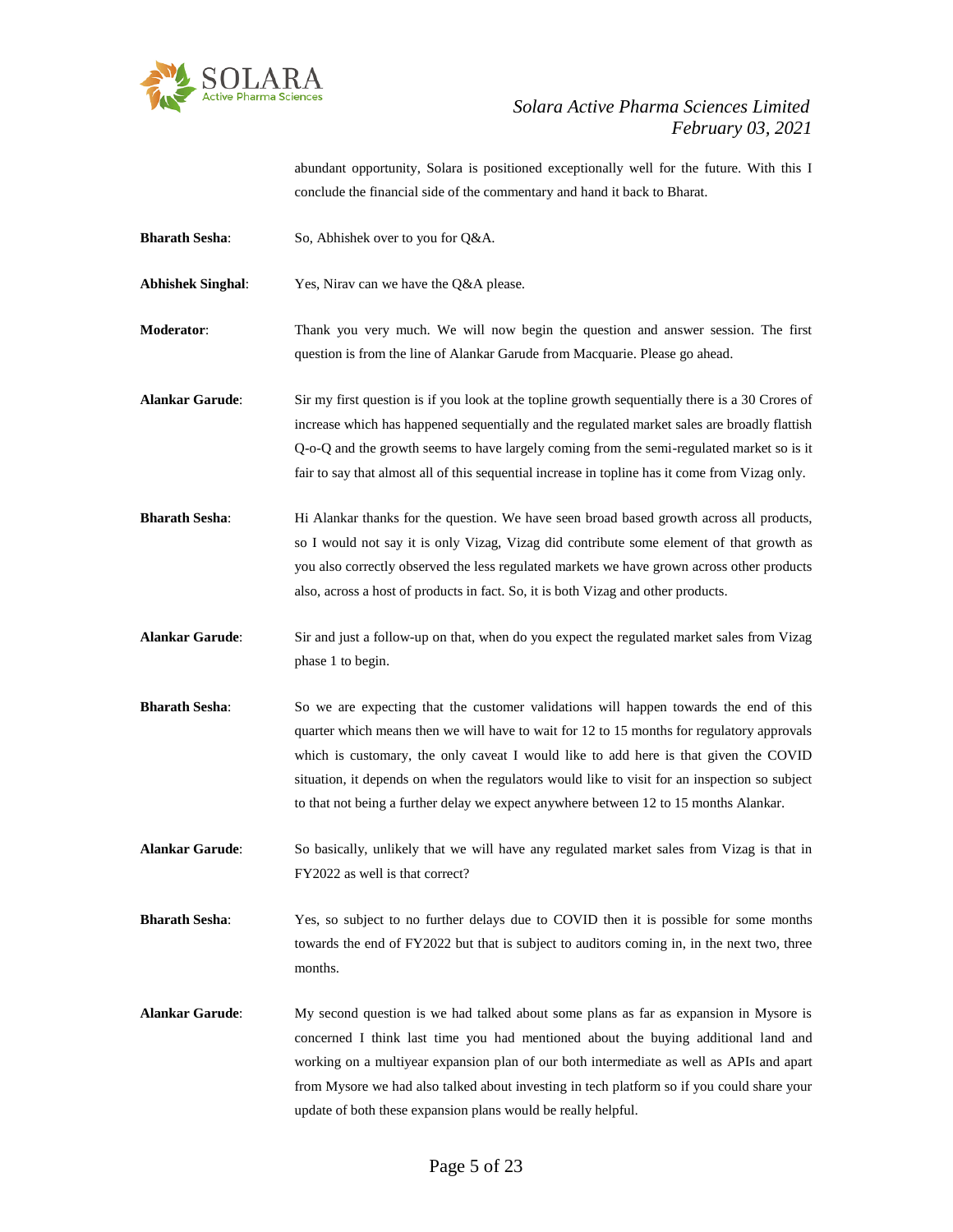

- **Bharath Sesha:** So, on Mysore we have applied as part of the government PLI scheme for one intermediate we are hoping to hear back soon on that. Mysore would be the most probable location for that in addition to that we are looking at alternate options in Mysore, both in intermediates and in API so that is currently under discussion in terms of the final product portfolio that is there. Talking about the tech platforms I had shared with you last time that we were working on a three to four new tech platforms we expect proof of concept by the end of this calendar year for at least two of those and that will help us then to scale it up further in the coming years so that is kind of current status so work is happening. It is on track and proof of concept is expected towards the end of this calendar year. **Alankar Garude**: And Sir broad thoughts as far as the Mysore expansion is concerned in terms of our capital outlook? **Subhash Anand:** Alankar basically this year we expect our Capex to be in the range of 180 to 200 Crores, we expect similar kind of a Capex coming next year since we have an expansion plan and growth continue to be a focus, so we continue to be on a high Capex trajectory when it comes to Solara growth. **Bharath Sesha:** And across all sites Alankar, including Mysore so we are looking at strategically enhancing capacity in a few other sites for products that I discussed or shared in my opening remarks that we have seen quite some traction for some of these products, so Mysore is definitely one of the focus areas for investments, we are also looking at other sites.
- **Subhash Anand:** And Vizag also will continue to be a focus area since it is a SEZ having tax advantage and will continue to see an opportunity in Vizag what all we can bring it over there.

**Alankar Garude:** I have more I will just join back the queue thank you.

**Moderator**: Thank you. The next question is from the line of Tushar Manudane from Motilal Oswal. Please go ahead.

- **Tushar Manudane**: Congrats for the good set of numbers. Just coming to the guidance part, it has been the back of the calculation for EBITDA it seems that Q4 also would be as we are seeing that EBITDA as we did in 3Q while Vizag ramp up should happen. So is it conservative estimates or...
- **Bharath Sesha**: So, we have said 40+% EBITDA year-on-year growth and that should be something that we are confident of delivering, Tushar.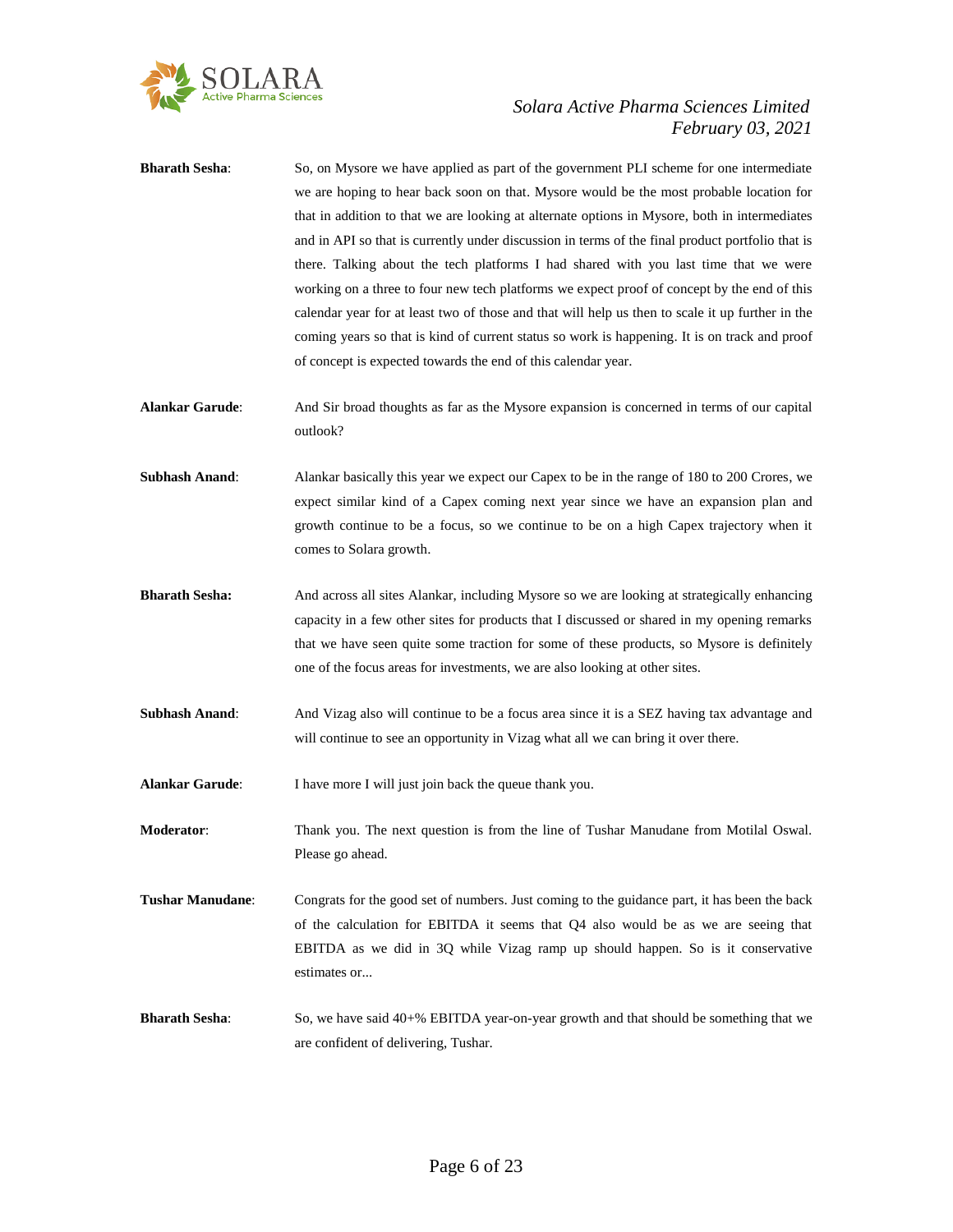

- **Tushar Manudane:** Sir secondly these other markets have grown significantly in this quarter so any geography you want to highlight or any products which has led this ramp up.
- **Bharath Sesha**: So it is broad based we have done very well in India market, we have done very well in Middle East, North Africa markets we have done well in APAC markets and in Latin America we have made quite some inroads into new customers all of this has contributed and helped us in Q3 so it is very broad based keeping in line with our theme of broad based growth, as currently we already sell in 75 plus countries so we continue to be broad based, growth is very strong across all those regions I mentioned Tushar.
- **Tushar Manudane**: This is not like so now Sir this is at last the run rate would be quite sustainable going forward also.
- **Bharath Sesha**: Yes, we believe we have taken quite some strong positions in these markets with customers we expect that we can sustain that going forward.
- **Tushar Manudane**: And just lastly if you could share like in terms of is there any, if there is any spread between the profitability of regulator and semi regulated point of view and we are at a similar profitably level in these markets at the API level?
- **Bharath Sesha**: So depends on the product so some of the products we would find definitely see a price differential which is significant, some of them will not be so significant so difficult to paint it with a broad brush, but typically you would find higher price levels and more traction in terms of pricing in the regulated space, but it depends very much on the product so I hate to paint it with a broad brush Tushar.
- **Tushar Manudane**: And just lastly you alluded to these more complex products where there is a high barrier to entry can you elaborate further like where is that complexity would lie in terms of development, manufacturing?
- **Bharath Sesha:** Absolutely so it is across the spectrum so when I say more complex, it could be the way we make the product, the chemistry behind it, the number of steps it takes, the process that is used to make the product all of these provide us the capabilities that we have developed to show a differentiation. At the end of the day it is about how the customer sees our product in a differentiated manner and that is kind of what we are focusing on so it could be in some products to do with the route we use to make the product and in some products to do with how we scale it up in manufacturing, So all of these provide barriers or give us differentiation in the end market towards our customers.
- **Tushar Manudane**: Got it Sir that is it from my side and all the best. Thank you.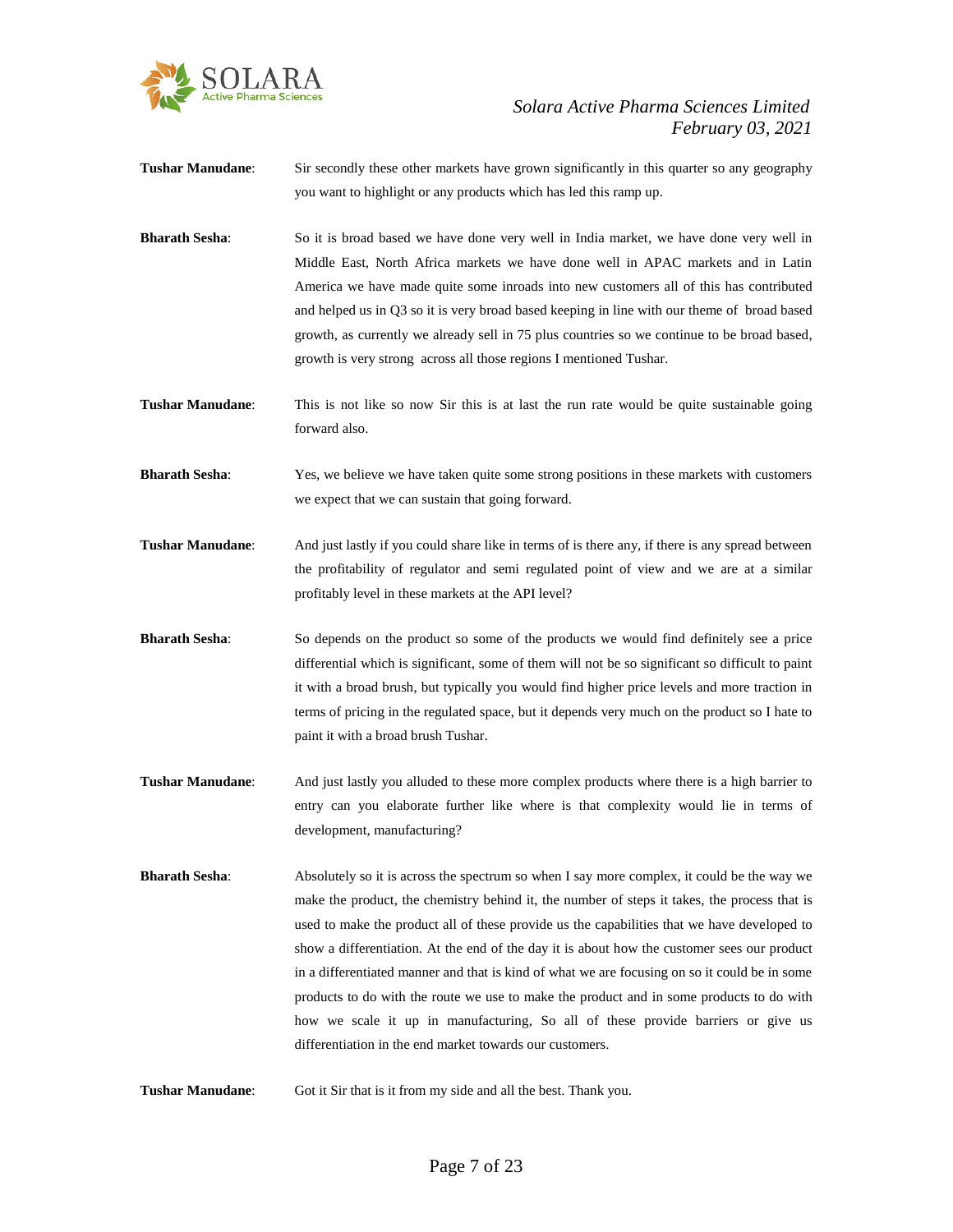

- **Moderator:** Thank you. The next question is from the line of Ashwini Agarwal from Ashmore Investments. Please go ahead.
- **Ashwini Agarwal**: Excellent results, congratulations. Quick question, Bharat in your printed remarks you made a statement while the demand picture in some of our products is moderated what are you trying to say here could you help us understand what you mean by that?
- **Bharath Sesha:** So, first what I meant by that to say that some of the products we have seen some uptick in demand in first two quarters, some of them are COVID related some of them could be due to some other reasons in the market like stocking. We have fully anticipated some moderation in demand and that is what we had planned for, and we had taken suitable actions to enhance our product portfolio so that is what I meant. The moderation is to do with very select products which we have seen some uptick in demand in the first two quarters which has consequently moderated in quarter three.
- **Ashwini Agarwal:** And in Cuddalore on the remediation any news you would like to share.
- **Bharath Sesha**: So, we have submitted all the actions that we had committed to, to the US FDA on-time with high quality on September 15 (as I have shared in my last investor call) we had the regulatory review call with the FDA which went in our view very positively and we also got positive comments from the US FDA. Since then it is up to the US FDA to kind of progress to the next step of closing the inspections. As we understand the norm is for the FDA to revisit the site and close the inspection so waiting for that to happen. From our side all the actions that needed to be taken have been taken on-time and with high quality.
- **Ashwini Agarwal**: And based on the industry chatter do you think that inspection is possible over the next three months or so or that might be still long run?
- **Bharath Sesha:** Sorry to say it is very difficult to guess on that one Ashwini I mean there are so many variables around it I would refrain from commenting on the US FDAs priority at this stage so difficult to offer my opinion on it.
- **Subhash Anand:** The only thing I will add here Ashwini this has no impact on our ongoing business, the business as usual everything is going on so for us we are able to move, or we are able to take actions or steps which are important for us to move forward.
- **Ashwini Agarwal**: I am trying to push a little bit on fiscal 2022 I know you do not have a formal guidance in place and you had promised that you will put that out only when you produced your March 2021 quarter numbers, but the way at least I see it at present is that you will probably see some tailwind from your CRAMS segment which is you think will ramp up over the next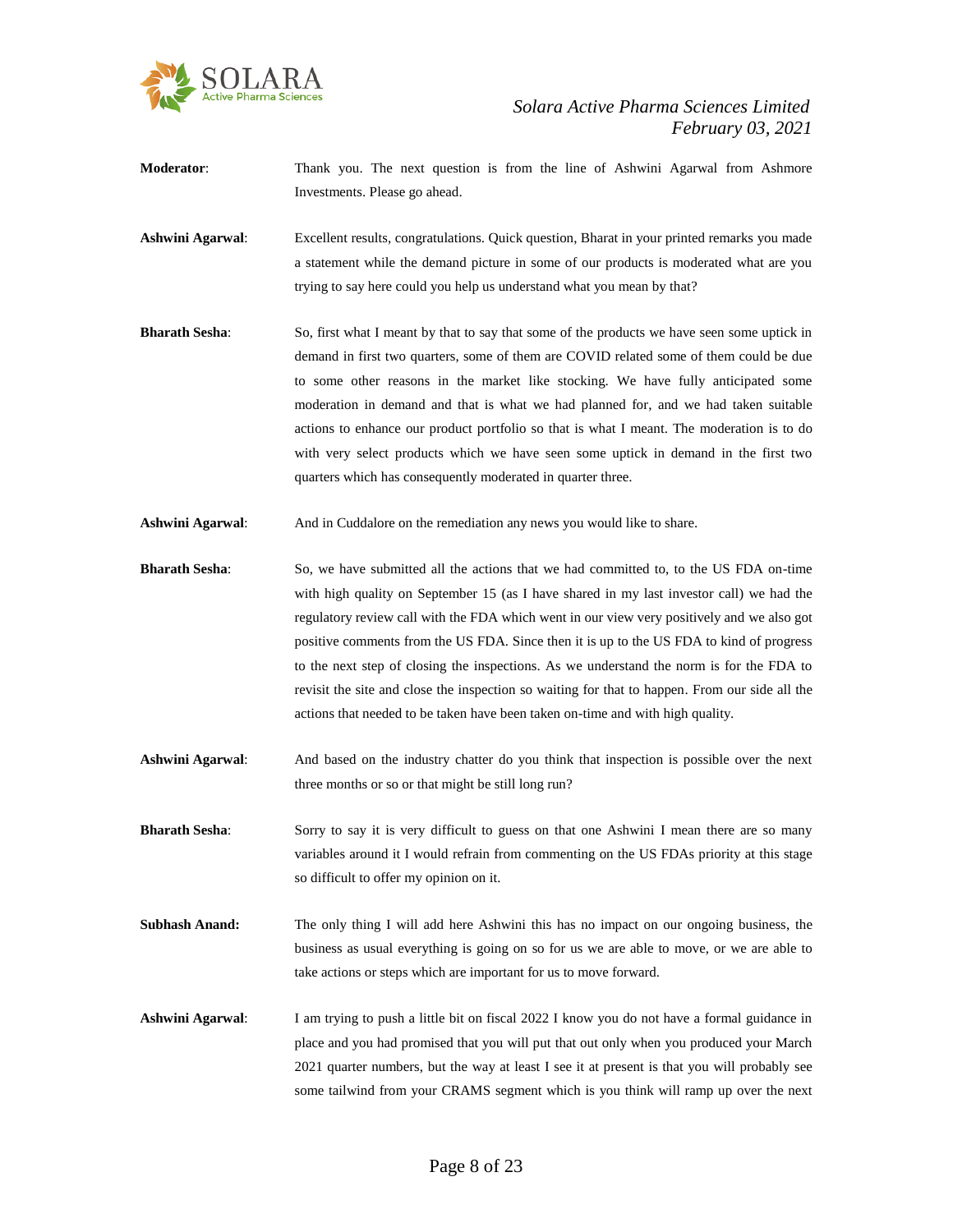

nine months, revenue obviously will get helped by Vizag but there will be margin headwinds because it will be more sort of less regulated markets over developed markets, I mean is that kind of contextually in the right direction if I am thinking about fiscal 2022?

- **Bharath Sesha:** So in fiscal 2022 if we look at the commentary that I shared today Ashwini so strong presence across the markets so we have also grown in the regulated market space, break throughs that we have achieved over the course of this year as you rightly point out good presence in the less regulated space, Vizag will kick in which gives us further impetus initially in the less regulated and then as the regulatory approvals happen in the regulated space in addition to that CRAMS of course will provide additional tailwinds given that we have strong visibility towards revenue for FY2022 so the table is set quite positively for a good year beyond that as you also rightly indicated we will come back with more specific guidance as we conclude the year and come back to you guys.
- **Ashwini Agarwal**: And last question could you be able to give some color on what you are doing in CRAMS, I mean what chemistries you are working with, are you working with early stage type of products or helping your clients with market expansions, what are you really doing in the CRAMS space.
- **Bharath Sesha**: So, in the CRAMS space we have most of our business in either commercialized molecules or in intermediates of molecules and are in phase III and it is very little that we do currently in our business profile at phase I or phase II most of it is commercial APIs where we are currently working with our customers. Few are intermediates to support our customers APIs so that is kind of a profile of the business currently Ashwini.
- **Ashwini Agarwal**: Okay perfect. Thank you so much all the best.
- **Moderator**: Thank you. The next question is from the line of Cyndrella Thomas Carvalho from Centrum Broking. Please go ahead.
- **Cyndrella T Carvalho**: Sir just a color on the quarterly margins sequentially if we look at, gross margin is looking slightly lower any color on that, that you could help us with?
- **Bharath Sesha:** Sure, so gross margin is essentially due to product mix. I mean we have said in the last two quarters in our investor calls that we had some capacity limitations in quarter one mainly because of COVID shutdown, quarter two because of the demand profile we saw in some of the products so we had already guided then that we have allocated our capacity towards a slightly higher margin profile and what you see now is kind of what we had indicated already in the last two quarters, the product mix that kind of gives us this type of margin profile so that is the main reason now Cinderella.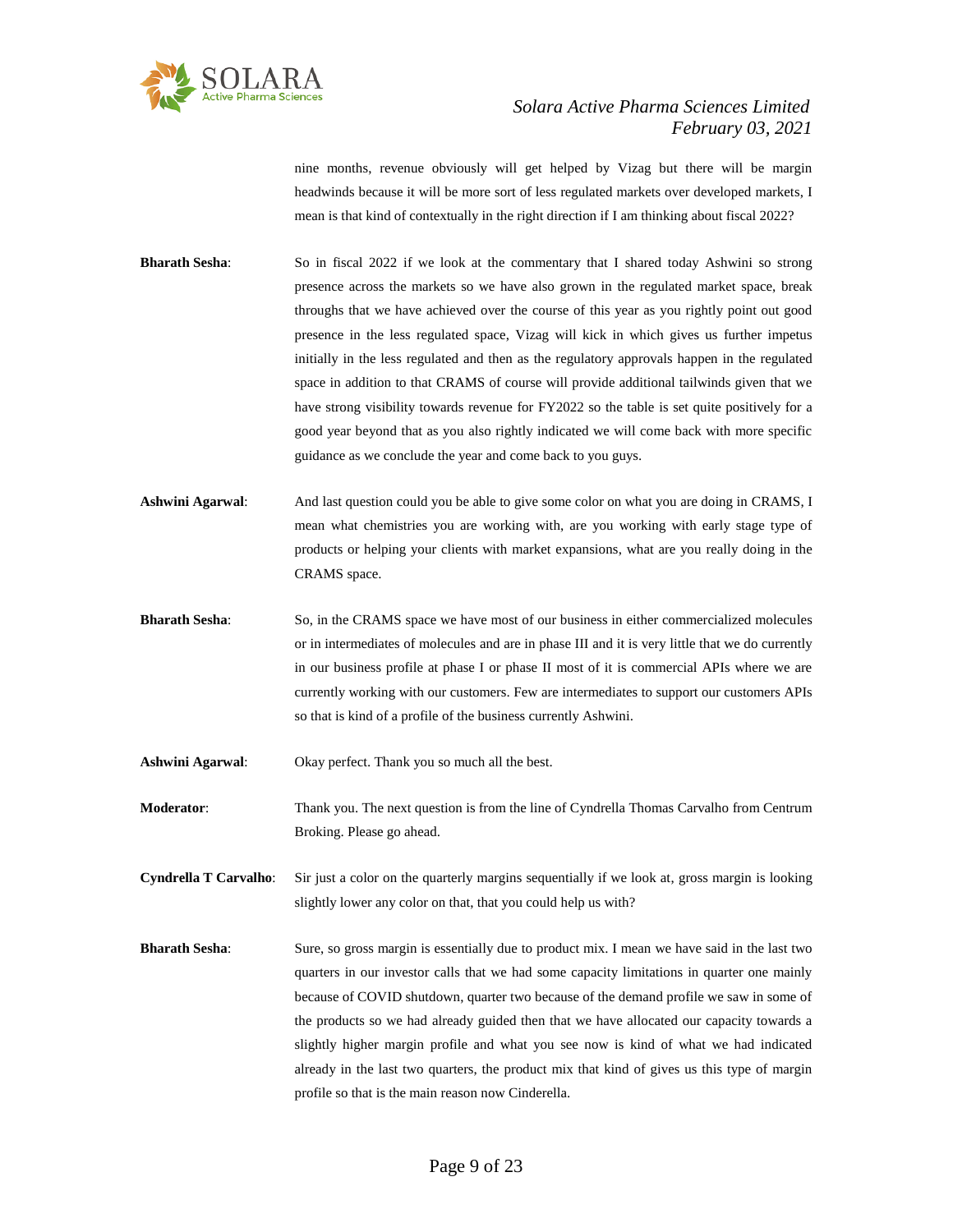

- **Cyndrella T Carvalho**: And Sir if I look at our broad basket of products and if you compare the pricing scenario in 1H versus now given we are in Q4 almost do you see any change over there or you see a stable scenario for our basket of products specifically the base products?
- **Bharath Sesha:** Predominantly stable very, very few examples where we are seeing pricing pressures across the board, so it has been predominantly very stable pricing environment so far that we have seen.
- **Cyndrella T Carvalho**: And any Chinese supplies coming back which is creating or you may expect it create any kind of disruption?
- **Bharath Sesha**: So one of the comments I made in my initial commentary to say that some of the situational upticks we have are now converted to structural business trends so what I was alluding to is exactly like you have Cinderella, we seen increased activity from competition in China yes but that is not leading to any big impact for us in terms of either share of wallet or pricing. So far, we have been strong in keeping our position based on the strength of what we have on quality, on reliability etc. So far, we have not seen any major impact and we are quite confident that we can maintain our presence where we have gained because of this.
- **Cyndrella T Carvalho**: Coming with the 9% support from new launches how do you see this going ahead can you provide little bit color on the FY2022 aspect on the new products would be very helpful?
- **Bharath Sesha**: Sure, so we have always said that 10% to 12% is kind of the range that we look for, and if you look at nine months we are around 10% new products we hope to keep it around that range of 10% to 12% going forward and that will be kind of what we see as our goal in the future quarters.
- **Cyndrella T Carvalho**: Thank you I will come back in the queue.
- **Moderator**: Thank you. The next question is from the line of Ranveer Singh from Sunidhi Securities and Finance. Please go ahead.
- **Ranveer Singh:** Sir on a Vizag facility what would be current capacity utilization in Q3?
- **Bharath Sesha:** So Q3 we were as I said we were just ramping up, so it is less than  $1/3$ rd is the capacity utilization that we would have seen in Q3.
- **Ranveer Singh:** And Sir in your commentary that the situational uptick is now converting into structural changes I believe that mostly in first and second quarter the API overall the industry dynamics was very positive and so we expected that things will moderate going forward.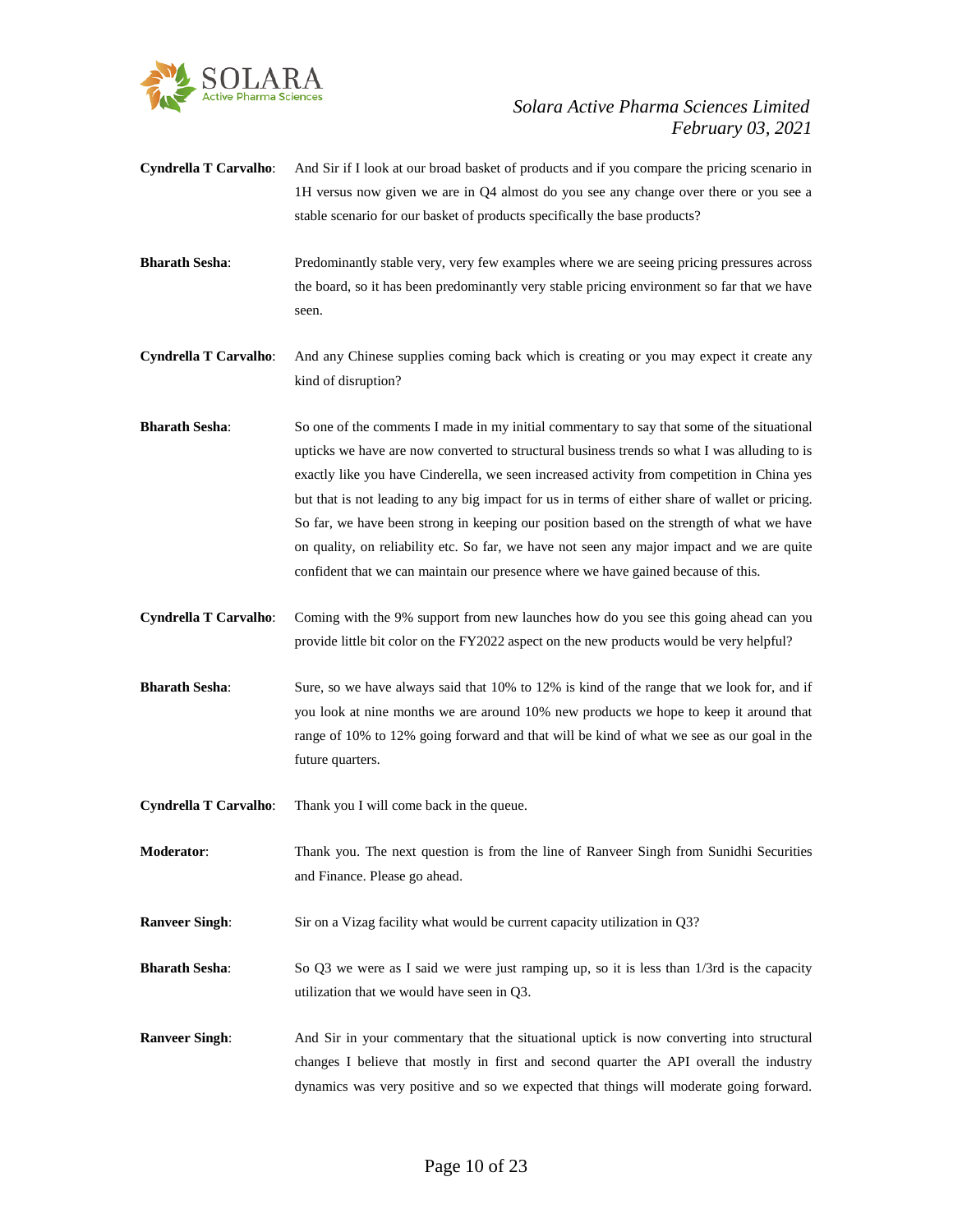

So, this moderation you see is going to stay there in Q4 or going forward in FY2022 perspective. You see the overall demand scenario remains strong.

- **Bharath Sesha**: Our indications are that the demand scenario remains strong as I said a couple of select products it has moderated and it was entirely anticipated and as you rightly point out we would also alluded to it in previous quarters so our current view of demand for most of our products continues to remain quite stable for the coming few quarters.
- **Ranveer Singh:** And what were the pricing scenario?

**Bharath Sesha**: Also, stable most of our product see pricing stability as I said in the last quarter investor call also so there will always be price fluctuations on separate products each of them dictated by their own dynamics. The resilience and the strength of our product portfolio makes us kind of have some natural hedge against big swings one way or the other so that is kind of how we see it basket of products we see stability in pricing in many markets with many products.

- **Ranveer Singh:** Especially in top products are we witnessing any decline there in pricing?
- **Bharath Sesha:** Depends on the market some markets we see some pricing pressures, but predominantly where we are strong we do not see any major pricing pressures at this stage.
- **Ranveer Singh:** Just a clarity like new product contribution is this new product is the product launched in this financial year.
- **Bharath Sesha:** Three years so whenever commercialization happens three years from that.
- **Ranveer Singh**: Thanks a lot that is all from my side.
- **Moderator**: Thank you. The next question is from the line of Nikunj Mehta from HSBC Asset Management. Please go ahead.
- **Nikunj Mehta:** I have three questions, so the first question is regarding the Vizag facility, so since we have commissioned this facility is it fair to say that the fixed cost related to this facility is kind of getting expensed out in terms of the P&L?
- **Subhash Anand:** Yes, Nikunj all the expenses at Vizag now since it is commercialized everything has been expensed out.
- **Nikunj Mehta**: So, in that extent any incremental improvement in capacity utilization would be and incremental margins to you right in that case?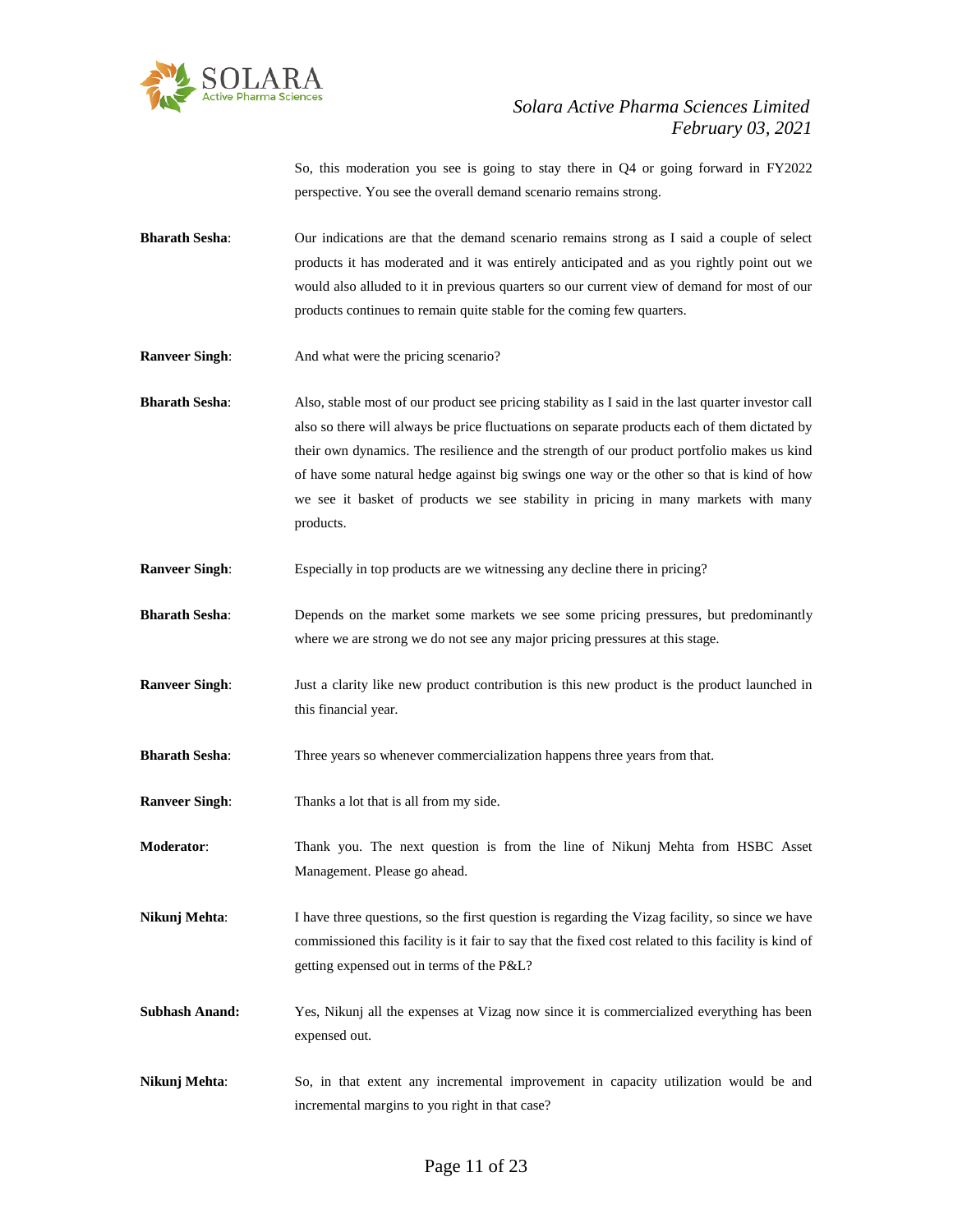

**Subhash Anand:** We also expect same.

Nikunj Mehta: My second question is regarding the Ibuprofen market in terms of global demand and supply, how is the demand panning out as per your expectation and how do you see the global supply kind of getting added to that extent?

- **Bharath Sesha**: So, if you look at the Ibuprofen profile that we have in Solara, our presence is with longstanding customers in branded formulation business, branded OTC business where we have been there in the regulated markets with customers for 10, 15 years. Now through the strength of the relationships we have over the long-term that we have worked with them typically we do not see a big impact that happens because of supply demand change and we have not seen that so far also for our current Ibuprofen business and that continues to be same going forward that we have these longstanding relationships and we have seen the ability to work with our customers and going through any fluctuations that would happen so we are quite stable that way. As I said earlier supply demand wise we are in a good situation, we have long-standing clients with long-term agreements, so we are in good situation in most of the markets of Ibuprofen.
- **Nikunj Mehta:** And for our big customers what is the kind of demand growth is there for Ibuprofen from the customer side.
- **Bharath Sesha**: Market wise we anticipate growth of the Ibuprofen market is around 6% to 8% year-on-year so that kind of what we see is the kind of growth that we expect in the overall Ibuprofen space going forward.
- **Nikunj Mehta:** Thank you so much for that and my final question is regarding the CRAMS. So you have mentioned in the past that you might be looking at some inorganic opportunities in this space because I wanted to get some sense in terms of opportunities available, for the industry we have seen that within a decent tailwind with a good growth visibility to that extent and so how is the I mean in terms of are there any assets available or is a very far and just wanted to get your sense?
- **Bharath Sesha**: We are looking at assets from the filters of either science so where they bring additional capabilities from a tech platform or new science capabilities or they bring scale which helps us bring multiple other products or capacities that we can add to the Solara family. So, from that perspective is what we assess, so the broader question on what is happening out in the market, yes there are tailwinds, but we continue to be active in this space looking for inorganic opportunities and when we find the right one we will probably be more than happy to discuss that in more detail. At this stage we are very actively looking, and we hope to find something in the coming months.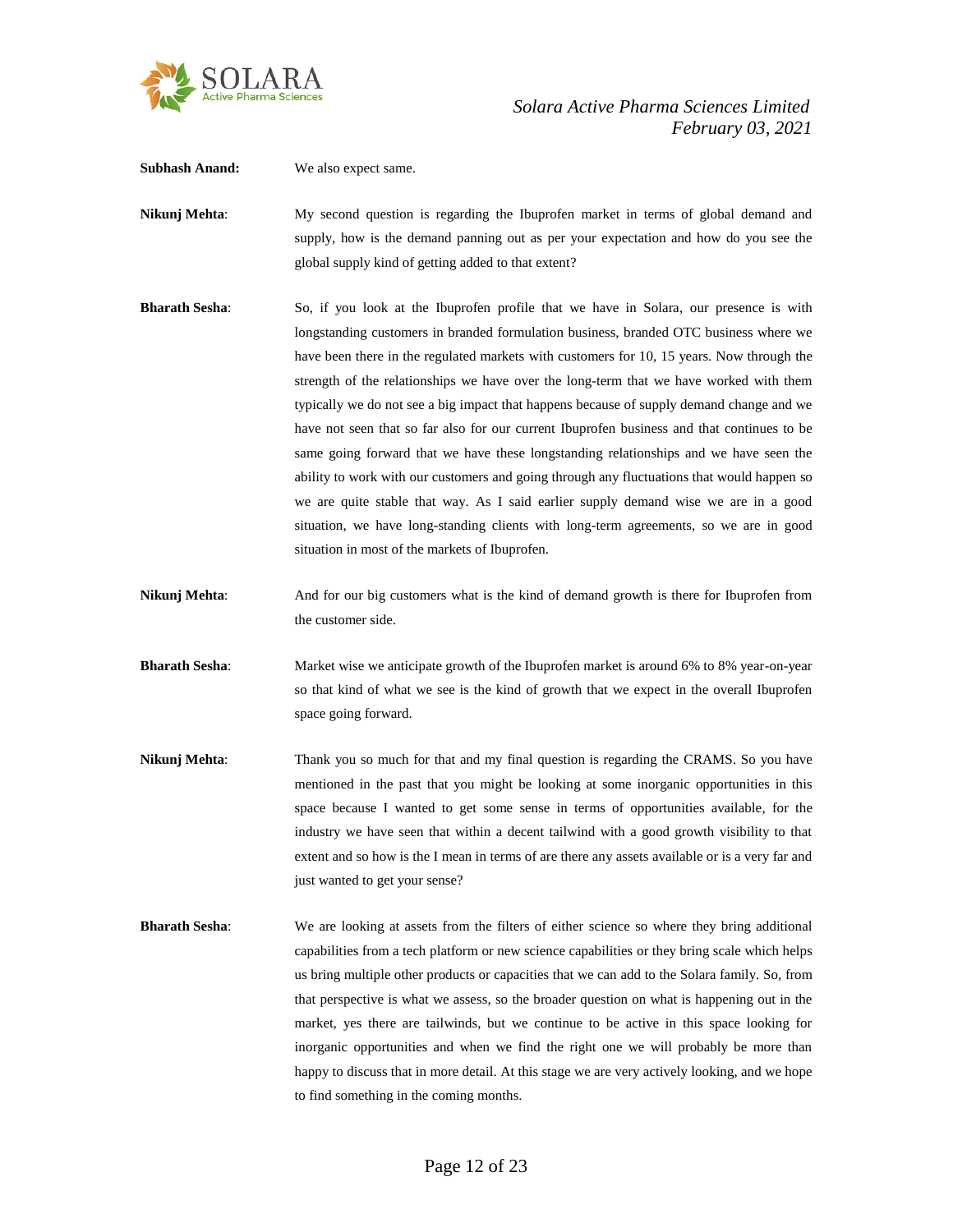

| Nikunj Mehta:         | Any territory specific you are looking at or it is more general in that sense?                                                                                                                                                                                                                                                                                                                                                                                                                                                                                                                                                                                           |
|-----------------------|--------------------------------------------------------------------------------------------------------------------------------------------------------------------------------------------------------------------------------------------------------------------------------------------------------------------------------------------------------------------------------------------------------------------------------------------------------------------------------------------------------------------------------------------------------------------------------------------------------------------------------------------------------------------------|
| <b>Bharath Sesha:</b> | So, our preference would be to have it in the west, however we are not looking only in the<br>west, we are looking all over the world.                                                                                                                                                                                                                                                                                                                                                                                                                                                                                                                                   |
| Nikunj Mehta:         | And territory-wise.                                                                                                                                                                                                                                                                                                                                                                                                                                                                                                                                                                                                                                                      |
| <b>Bharath Sesha:</b> | Not really, we are agnostic to that.                                                                                                                                                                                                                                                                                                                                                                                                                                                                                                                                                                                                                                     |
| Nikunj Mehta:         | Understood, thanks and all the best.                                                                                                                                                                                                                                                                                                                                                                                                                                                                                                                                                                                                                                     |
| Moderator:            | Thank you. The next question is from the line of Nitin Agarwal from DAM Capital. Please<br>go ahead.                                                                                                                                                                                                                                                                                                                                                                                                                                                                                                                                                                     |
| Nitin Agarwal:        | Bharat on the revenue that you talked about in the current year because of the onetime<br>COVID impact and all. So, is this in the nature of our sales just got deferred maybe to the<br>subsequent quarters or how should we look at that the component of missed sales?                                                                                                                                                                                                                                                                                                                                                                                                |
| <b>Bharath Sesha:</b> | In Vizag, given that it is going to less regulated markets it is not deferred sales but having<br>said that this is not a lost opportunity for the future so these are the markets when customers<br>where we have long-standing relationships so it is not that we have lost opportunities for the<br>future it is just in that current period of time we may have not been able to fulfill certain<br>demand from a customer. So that is how I would suggest looking at it.                                                                                                                                                                                            |
| <b>Nitin Agarwal:</b> | And secondly on when you look at the gross margins last four or five quarters subsequently<br>we have had a reasonable sort of uptick in margins 56% and plus they are about in the gross<br>level. Now is this a sustainable gross margin level for the business or if there is anything<br>which can meaningfully change it one way or the other?                                                                                                                                                                                                                                                                                                                      |
| <b>Bharath Sesha:</b> | So, we believe 53 to 55 is a good range for the future it is a sustainable and good range for<br>the future Nitin.                                                                                                                                                                                                                                                                                                                                                                                                                                                                                                                                                       |
| <b>Nitin Agarwal:</b> | But that has been as much higher levels for the last five or six quarters now on that number.                                                                                                                                                                                                                                                                                                                                                                                                                                                                                                                                                                            |
| <b>Bharath Sesha:</b> | Yes, so as we expand and grow and as we see that Vizag product will kick in for the less<br>regulated space so there will be some adjustment on this you are right we have been<br>delivering and as we have said that part of it was because we were allocating capacities to<br>higher margin products in this year so far part of it is also because our sales mix from a<br>market was very favorable so some of these were contributing factors and on a sustainable<br>basis we have always said that 53 to 55 is a good margin level on a sustainable basis and as<br>you rightly said because of all the reasons I mentioned we have been exceeding that so far. |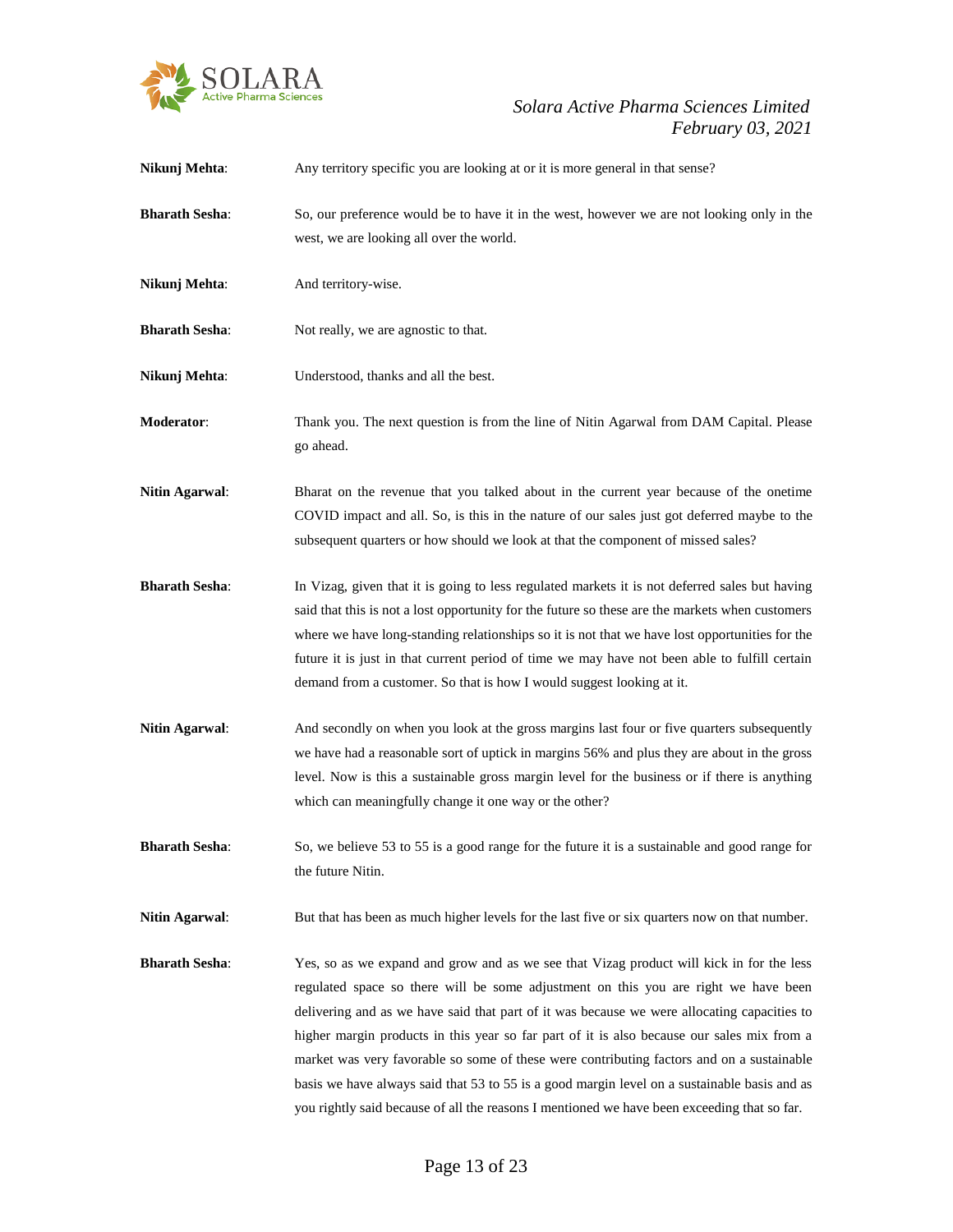

- **Nitin Agarwal:** And if you can since we had so much discussion on Vizag if you could just refresh a bit around I mean how does the whole Vizag if we are going to take a three year view of the Vizag unit and the impact it can make on your business I mean how do you have characterize the whole investment.
- **Bharath Sesha:** So, it is a very positive investment for us the way we look at it as we announced in quarter one that this will add about 3600 tons per annum of Ibuprofen for us in phase one, phase two will be a multi-product portfolio campaign-based facility. Now both will help us for a few reasons one on Ibuprofen we have always been capacity constrained we have not been able to service the demand that we have been getting from our customers so this is going to help us significantly with anchoring and growing share of wallet with existing customers entering new markets like what I shared earlier some of the markets that we have done very well our markets that are relatively new for Ibuprofen for us because we were capacity constrained. So, these will help us significantly in terms of our positioning, our growth from Vizag on the Ibuprofen facility. On the multi-product facility as I had alluded to in my opening remarks this platform of outside in, inside out, we are seeing a huge traction from some of our customers pulling us to make some specific products, develop them, make them to support their growth and there have been a couple of success stories already this year that we have experienced. So with the addition of the multi-purpose facility in Vizag this gives us the capability to support customers and this is really very secure business because there is a lot of pull from the customers as I said the new products will give us a favorable profile on the margins also and all of this together will help us really in terms of our future growth for the next two to three years. I also want to add here Nitin that this is not the only place where we are looking at as we said earlier, Subhash said and I added that we are also looking at enhancing capacity for some of these products, we are looking at Mysore for some green field opportunities we are looking to expand capacity in our other facilities for select products where we have very firm and strong customer traction. So, across the board giving that Vizag is going to be our flagship going forward for the reasons I said, but also broader across the board there is quite some strength and the pivot that we have done towards getting into a different product profile of new products with customers.
- **Nitin Agarwal**: And on that let us take it forward what kind of Capex sort of again the outline you should look at say over FY2022, FY2023 roughly speaking given the plan that we have?
- **Subhash Anand:** Okay I will not say FY23 this point of time but the kind of a growth that we are projecting and looking forward we do see our Capex to be in the range of 150 to 200 Crores kind of the numbers.
- Nitin Agarwal: And this will include both growth as well as maintenance Capex.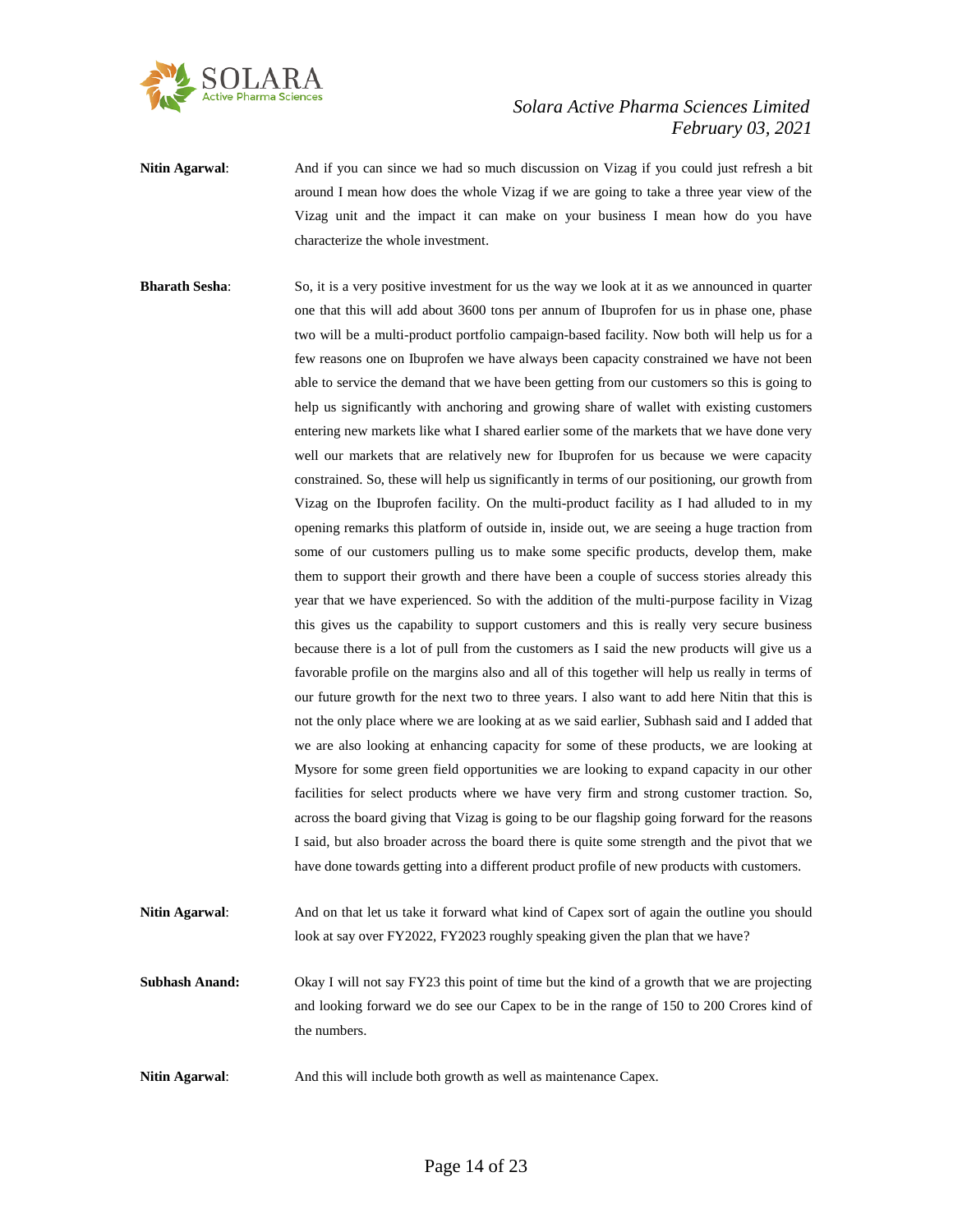

- **Subhash Anand:** Yes, this includes both the Capex. Our regular Capex is not that high, our regular Capex is to the tune of I will say around 50 Crores not more than that, so it is most of the Capex is what we are looking as a growth Capex.
- **Nitin Agarwal:** Got it and last thing going back to that on Ibu by when do you see this 3600 tons of capacity being largely utilized for you by what period?
- **Bharath Sesha:** So in the coming I would say three to six months we should be at boilerplate capacity as I said you know in quarter three Nitin that our customer traction was very positive, we sold out whatever we made in quarter three in Vizag so it is just that as we ramp up we will continue to place that product in the market and so by the next three to six months we should be at boiler plate capacity.
- Nitin Agarwal: And when does the MPP kick in the Vizag plant?

**Bharath Sesha:** MPP will kick in FY2022 quarter one through the Vizag validation.

- **Nitin Agarwal:** Thank you very much.
- **Moderator**: Thank you. The next question is from the line of Sajal Kapoor from Unseen Risks. Please go ahead.
- **Sajal Kapoor:** I have a couple of questions for you, first Solara is the sole DMF filer from India for a high potential molecule called Colchicine. The molecule has shown promising clinical trials in Canada by reducing hospitalization rates by 21%. So once the patent is acquired I believe that this is still on patent molecule that we have withhold DMF filer from India so how do you see the medium to long-term opportunity for this molecule>
- **Bharath Sesha:** Quite positive so we already see some traction from customers on this molecule we are talking to a few of them and as you very rightly pointed out we are very, very well positioned to gain from any traction that happens in the overall demand, so we are positive based on customer discussions on this molecule.
- **Sajal Kapoor:** Excellent and secondly after the Cuddalore US FDA reprimand and the OAI where I believe warning letter is eminent as the next step and of course that happened before you took charge Bharath but what let us in CAPA has been implemented on other side since this has happened can shareholders be reassured of several regulatory compliances from Solara going forward?
- **Bharath Sesha**: So just to clarify I mean we are very confident that whatever the FDA had observed in the inspection they did at Cuddalore has been adequately addressed with very high quality on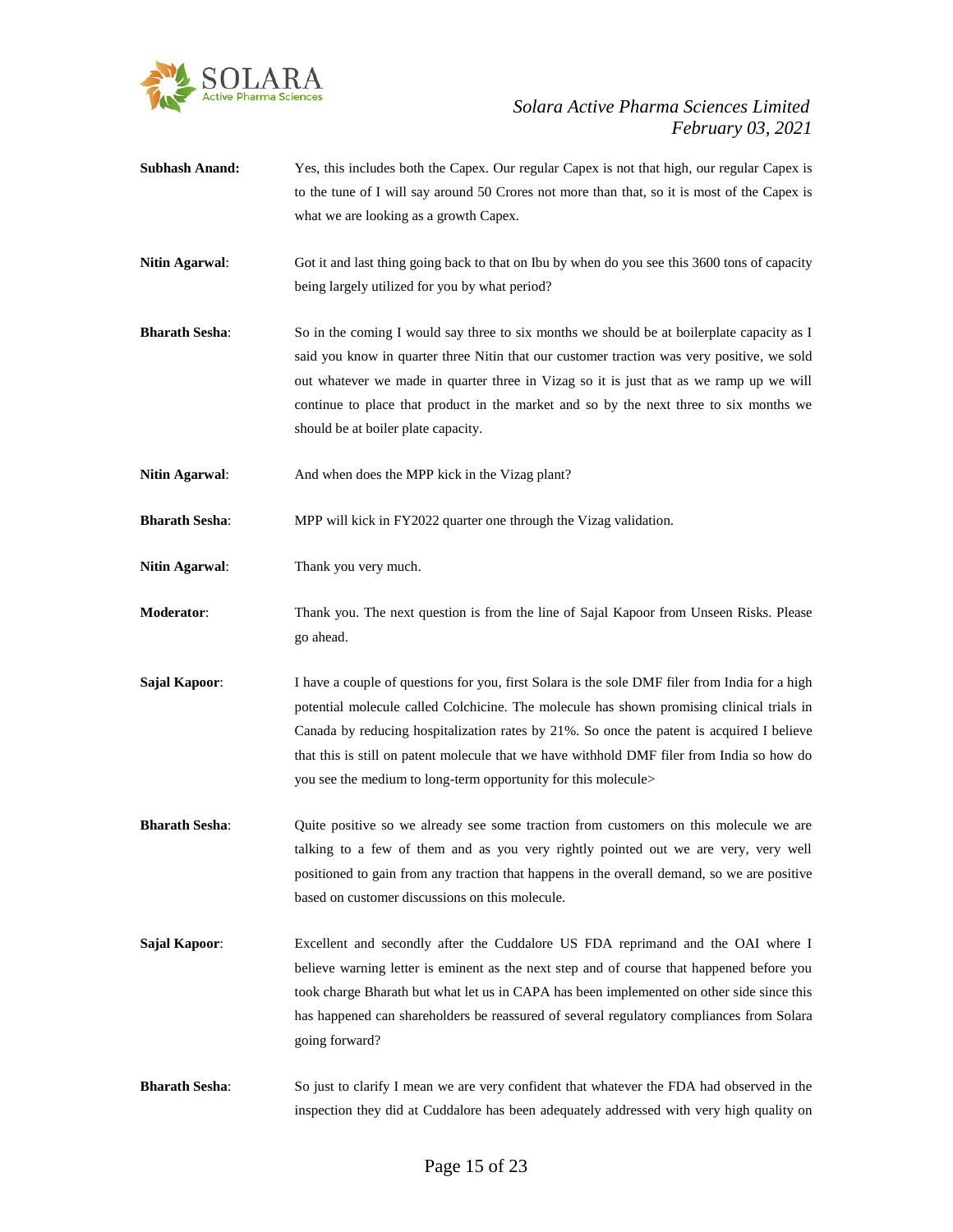

time. So, we are good on that regard. Now coming to your question on the other side so just to clarify this no warning letter it is an OAI and there is no indication that anything further is going to happen with that at least from the FDA to us just to makes that very clear but coming to your question on what we have done subsequent to that we have institutionalized a process which is a cloud-based platform where we are instantly sharing any observations from either client audit, customer audit, regulatory audit of Solara sites or regulatory audits that are publicly available every quality head in every site looks at applicability of those observations, comes up with a relevant CAPAs and that is reviewed in the leadership team regularly. So, we have institutionalized processes from a quality system perspective, which will make sure that there is always learning that happens at a very quick speed across all our sites. The other learning that we have taken from that and which is more to do with not just Solara but all the people that were in the API of Ranitidine is the NDMA type issue so for example all our new products developed come with prior testing to make sure there is no NDMA risk in any of these products. Also, all our existing products have gone through the protocol of testing that FDA has prescribed to make sure we do not have any risks of these things. So, some of the learnings have now become very structural and part of the DNA here in Solara.

- **Sajal Kapoor:** That is reassuring Bharat thank you for that and finally I could just to squeeze in one last question regarding the possibility of improvement in our gross margins will be medium to long-term on the back of several favorable factors, both internal as well as external. So internally we have seen increased R&D investment and that should lead to both cost optimization as well as better product mix. CRAMS focus and scale up will obviously improve our margins because pure players make 77%, 80% gross margins with 35% EBITDA and then of course there are external factors like increased support from Government of India, global supply chain diversification is also a sustainable tailwind so in light of all these four five factors, can we see material improvement in our gross margins in say five years from now?
- **Bharath Sesha**: In the short term we still stick to the 53 to 55 right and we will come back to a more of a medium-term discussion as some of these evolve and unfold not just for Solara but for the entire industry because some of the tailwinds you talk about on macro. We are well positioned in any of these indicators that you mentioned right we are well positioned when it comes to customer partnerships, we are well positioned when it comes to cost improvements as you rightly point out our R&D strength is very strong. So, all the enablers that you indicate absolutely bang on, how this plays out in the medium-term is something that we will keep our eye on and we hope that like you do that this will all be favorable as we go forward.
- **Sajal Kapoor:** That is very helpful Bharat all the very best to the entire team.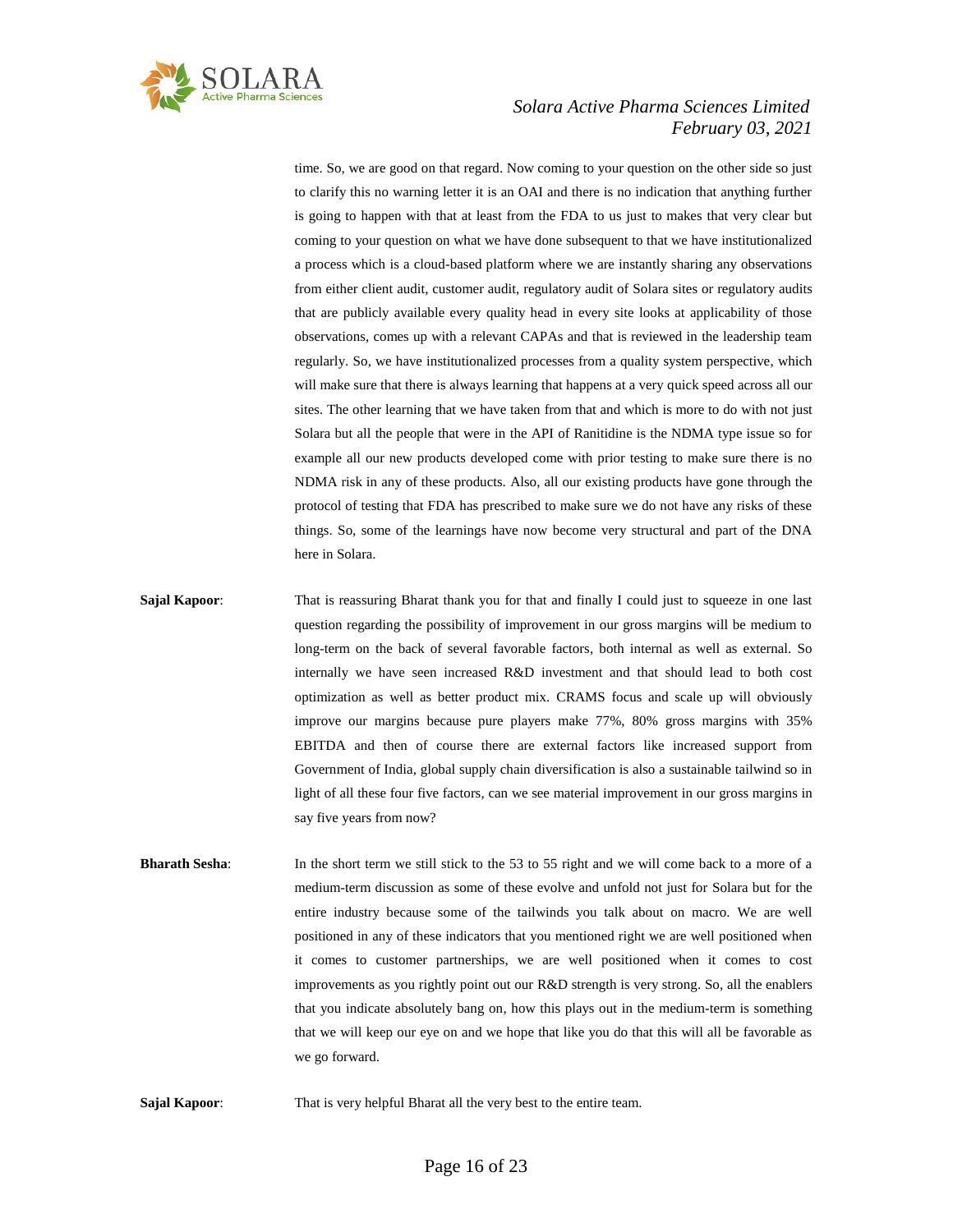

- **Moderator**: Thank you. The next question is from the line of Saket Mehrotra from Tusk Investments. Please go ahead.
- **Saket Mehrotra:** Congratulations on very good numbers. Bharat the first question I had is on the capacity utilization could you throw some color on your current capacity.
- **Bharath Sesha**: So, our capacity utilization in the first half was in the early 80s and that is kind of where we are currently.
- **Saket Mehrotra:** So, I believe there was some conversation around Capex plans you are saying that this year you are planning to do somewhere around 150 to 200 Crores which will be followed up is that is your estimate.
- **Bharath Sesha**: Yes, that is right.
- Saket Mehrotra: And final question is could you throw some light or some details on how this whole CRAMS and CDMA businesses evolving because in the competitive landscape we are seeing the company we have gone away from API and getting the FDA from CRAMS and CDMA so is that like if anything Solara is planning of including or they will plan to be up for the API company.
- **Bharath Sesha:** You are right that there is a lot of companies that aspire now, our CRAMS platform is built on a few very clear differentiators. First are legacy relationships. We have had relationships with some of our CRAMS customers that extend beyond 10 years and we have been with them through that period and we continue to be very fortunate to have them as part of our customer base. So that strength continues to give us opportunities on newer molecules that we work with them. The second is that I alluded to earlier the scientific capabilities that we have built in our R&D setup, which is enabling our pivot to new products which I again described earlier in my commentary also is extremely valid for CRAMS. So, the strength of what we bring from science is also helping us differentiate ourselves. The proof of the pudding of course is the fact that we have added eight new customers this year already out of which two are big pharma companies and one of which we are working on repeat opportunities already within three months of the first engagement. So we see that we have got the activities going in the right direction, we have got the business building blocks set in a right way, our inquiry pipeline keeps growing year-on-year, our revenue visibility for next year is very, very strong I should say so all of this makes me believe that our differentiated approach towards this industry is going to pay off in the long run. Just one caveat as we have said CRAMS is still less than a 10% part of our overall revenue, so the head room for this to grow for us at Solara is still very strong and we will continue to pursue all these differentiators that I talked about.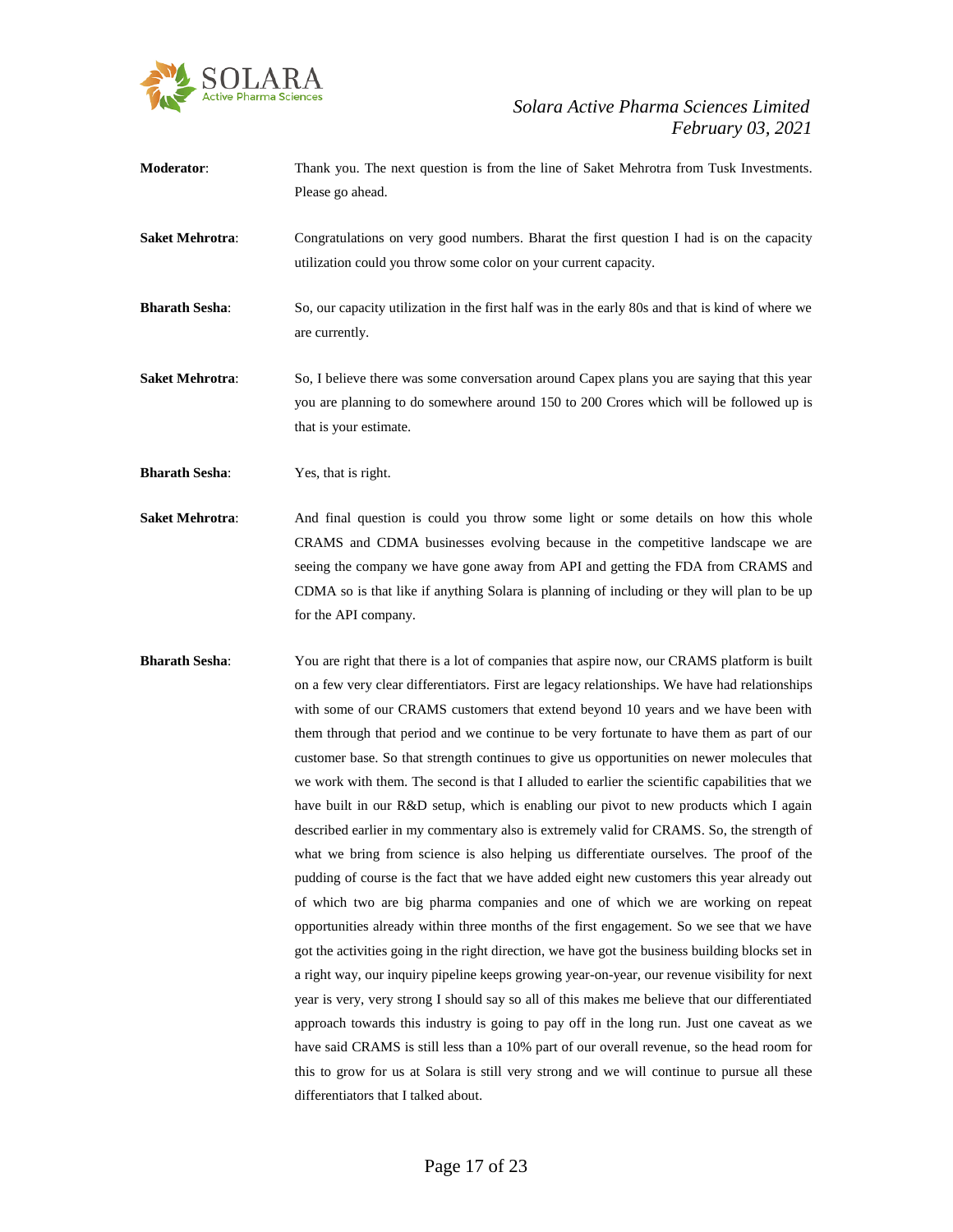

- **Saket Mehrotra:** And any updates on the brownfield expansion that is planned are we looking at anything can we expect some announcement overall or nothing is material as of now.
- **Bharath Sesha**: No, so we do our regular expansion of capacities as I said earlier the couple of products where we have seen quite some traction with our customers, but nothing that is significant at this stage that we would like to kind of share. As we analyze our next year Capex we will talk more about this Saket.
- **Saket Mehrotra**: Thanks a lot Bharat.

**Moderator**: Thank you. The next question is from the line of Alankar Garude from Macquarie. Please go ahead.

- **Alankar Garude**: Sir my question is when you said that new launches will continue to contribute anywhere between 10% to 12% over the next few quarters as well, so I was a bit surprised that and given that in the next few quarters you will have a much higher contribution coming in from Ibuprofen so does it mean that versus just two new launches which we have done in nine months and I am not including the extension can we expect a significant increase in the pace of new launches over the next few quarters?
- **Bharath Sesha:** So, some of the products that we have now you know kind of in stage of validating with our customers will scale up in the next let us say six to eight quarters those will also contribute we have some very, very interesting opportunities there. In addition to that the filing that we will do during the next nine, twelve months will also lead to some scale up that will happen. So, all of this and, we continue to kind of scale up as I said the two launches this year they are just in the initial stages of scale up they will contribute also significantly next year. So Alankar all of these are what contribute to our statement in terms of 10 to 12, and you are very right on Ibuprofen that Vizag will contribute, but because of the other reasons that I just talked about we are still expecting to clock around that 10% to 12% on new products.

**Alankar Garude**: Any guidance you can share Sir as far as the new launches are concerned in FY2022?

**Bharath Sesha**: So, we are filing last year was four, this year is going to be five and I am just talking US, I am not talking Europe, so you can calculate for yourselves that once you do a filing, it takes some time for validation to happen and commercialization maybe within 18 months of that. So, you can kind of calculate based on that roughly what will be the number of products that we will be able to launch in the coming 18 to 24 months.

**Alankar Garude**: And final question Subhash Sir how we should look at the tax rate over the next two years.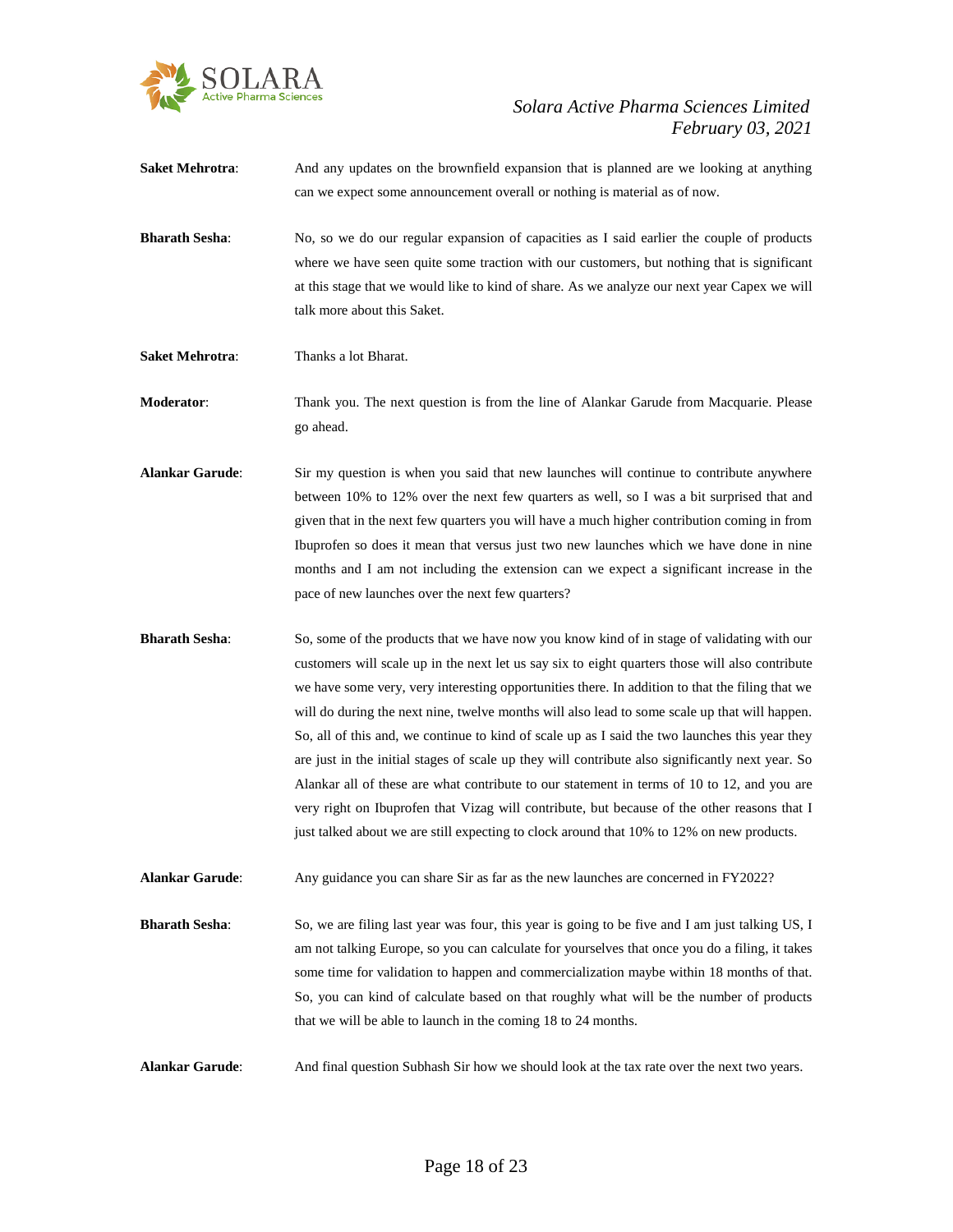

- **Subhash Anand:** In fact, we do not expect any anything for this year we are comfortably okay. With the new budget which has come in yesterday we are trying to understand the impact we do not see a major impact coming to us on a tax side but we would like to do some more work before we give a guidance on tax maybe in the next couple of months, I will say in a month or two when we come up with a guidance we will be able to give a better view on the tax but we do not see a major impact coming to us on a tax side. That is our initial impression when we go through the budget fine print.
- **Alankar Garude**: Fair enough Sir that is all from my side. Thanks, and all the best.

**Moderator**: Thank you. The next question is from the line of Kunal Randeria from Edelweiss Financial Service. Please go ahead.

**Kunal Randeria:** Sir with the supply is normalizing from China do not you see probably portfolio have threat to some of the pricing on some of the key molecules?

- **Bharath Sesha:** So a couple of ways to look at that so with supplies normalizing from China we have been able to hold our own where we compete with suppliers from China and we have done that across markets I mean we have very strong positions in regulated markets that we have gained in the last year which we hope to keep or we know we will keep very confident of keeping then coming to the second part of it there is not dominant share of our products where we actually compete with suppliers from China as the biggest threat most of it is from other parts of the world, what we expect will happen because of the issues around supply chain reliability in China if new opportunities could come to us where people are looking at the reliability and our quality and our manufacturing infrastructure and we have seen in real life in a couple of examples across the world where customers have come to us and said we are looking to develop second sourcing, we like working with you can you develop this product and I also talked about it earlier in terms of our new product development strategy. So, we see more new opportunities coming from that, we do not see a big impact when supplies normalized from China I think there we have been pretty good in taking positions and keeping them.
- **Kunal Randeria:** My second question is the comment that you made in your opening remarks where you said you scaled up capacity for two products in this quarter, so I am not sure if one of them is Ibuprofen, but in general I mean if you can just run us through the thought process why these two particular products the kind of investments you have made, how your capacity stand against peers and the growth rate of these molecules?
- **Bharath Sesha:** So let me clarify what I meant to say was we scaled up our production not our capacity so we had capacities already that in one of our facilities so we scaled up our production which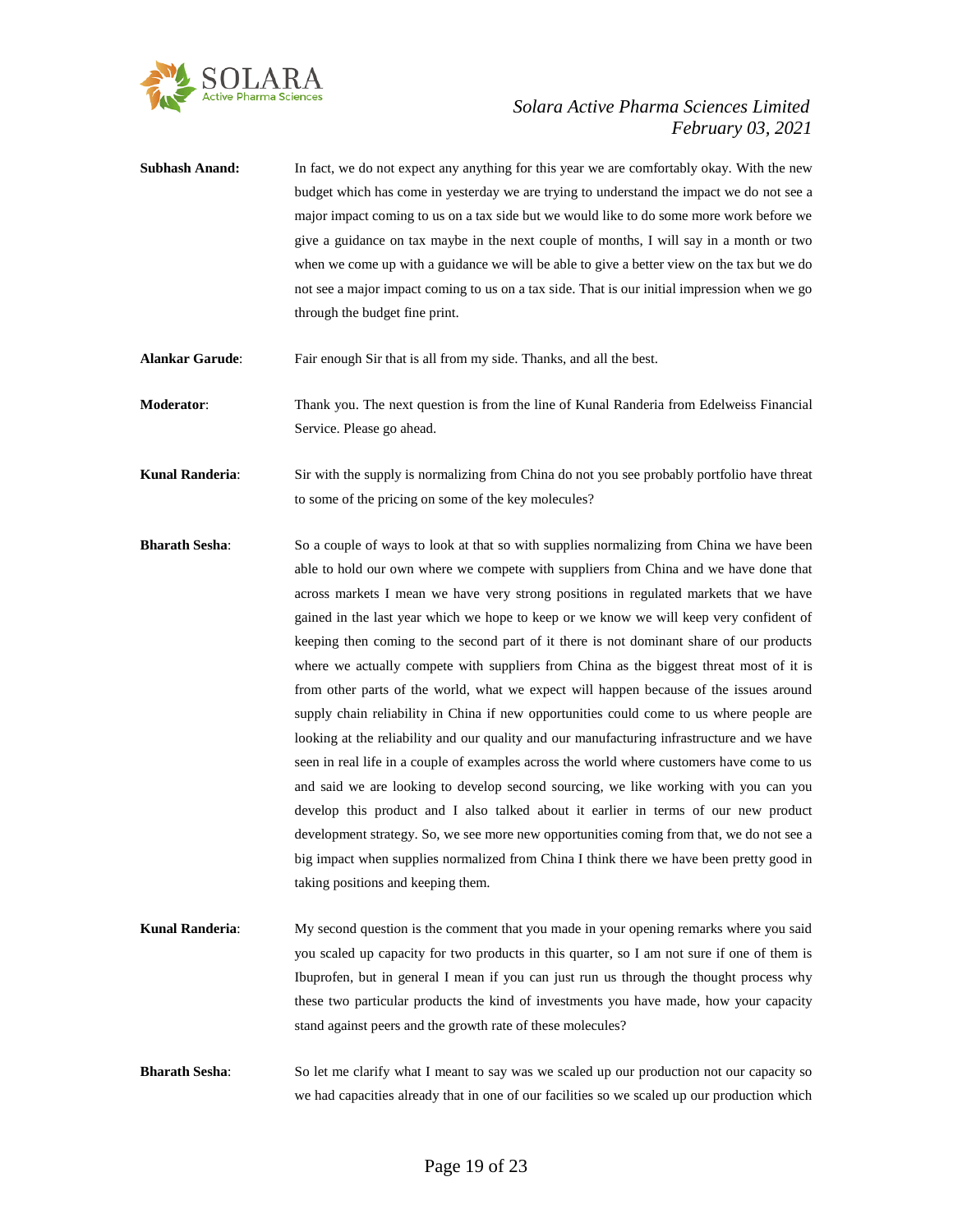

means our market presence in this product and it does not include Ibuprofen it is two other products which were newly launched and scaled up in this quarter when I say newly launched, launched in the last 16 months or so. So these products we do not get product level information but I will give you some general color around the products these products are complex to make limited competition, strong customer agreements for the longer-term and higher margins so this is kind of the profile of these products and both of which we have just started to scale up Q3 saw the first phase of scaling up and we will continue to scale that up in the course of this year and next.

- **Kunal Randeria**: And just a follow-up to this maybe going forward two or three years down the line what would be the proportion of some of these hard to manufacture sticky kind of revenue products?
- **Bharath Sesha**: I need to come back to you on this not because of any other reason because that is something that we would like to give as part of the broader guidance that we will give on the coming quarter because we would like to make it as part of the overall guidance so just allow us some time to come back to you on that.
- **Kunal Randeria**: Sure, thank you and all the best.
- **Moderator**: Thank you. The next question is from the line of Vaibhav Gogate from Ashmore. Please go ahead.
- **Vaibhav Gogate**: Sir why is it that depreciation is constant despite Vizag going online.
- **Subhash Anand:** It is basically I would not say constant it has some increase but it is not addition, but also some of the assets go down to the value where they stop becoming more depreciable so they have been charged up so you do not see all the time depreciation going up at the same way the capitalization goes up.

**Moderator**: Vaibhav do you have any follow-up question.

**Vaibhav Gogate**: No.

**Moderator**: Thank you. The next question is from the line of Vishal Jajoo from The Tycoon Mindset. Please go ahead.

**Vishal Jajoo:** Hello team greetings for the good set of numbers. So, my first question for the team is like Sir how do you see going forward three to five years down the line which segment do you see will deliver huge growth to the company both in terms of product segments and in terms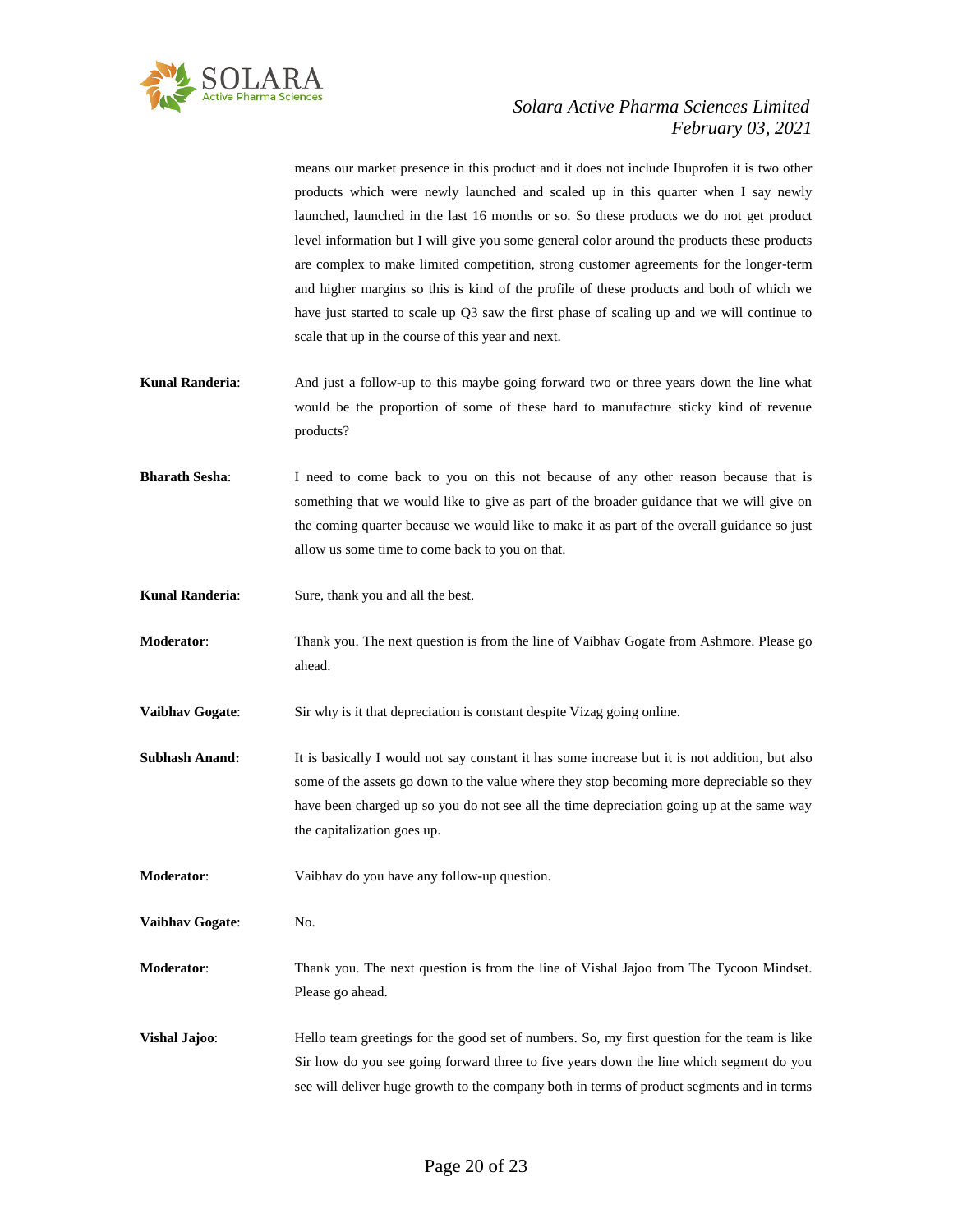

of geographical locations as well where are we seeing growth for the near four to five years?

**Bharath Sesha:** So, when I am saying this looking at all three segments, base molecules, new molecules and CRAMS. If you look at each of these and you look at our strength in terms of base molecules, our existing customer portfolio, our strength in the regulated market space, our new entry and particularly markets which were underserved in the past, we are very confident that the growth trajectory on the base business will continue for us. On the new molecules I talked about it already quite a bit, some pivots that we are doing and we have already seen quite some initial momentum that will lead us going forward and on the CRAMS side again I talked about the fact that we are still in the incubation space, huge head room to continue to grow so not just kind of balancing my answer for the sake of balancing, but also three we see as giving very good and strong contribution towards our future growth and profitability so that is kind of how we see the coming three to five years.

**Vishal Jajoo:** Sir one another question with respect to our current operating cash flow and when we are also investing in our Capex as well. So, does the management have any view on talking for the buyback or purchase in its own share or whether the point has been secured for the expansion only?

**Bharath Sesha:** As of now we are looking at expansion.

- **Vishal Jajoo**: And any thoughts on reducing the debt or it will remain at the same guidelines it was conservative on the previous conference call.
- **Subhash Anand:** No, we are in a growth phase, so intent is to continue with our growth focus and we do see an opportunity to grow so the Capex or I say the positive cash flow will get deployed on growth side when we see a right time to optimize debt we will do that.

**Vishal Jajoo:** And any guidelines on the working capital like how is it moving in this last quarter or in the couple of last two to three quarters whether there is any change in the receivables or payable side?

**Subhash Anand:** If we talk about structural working capital it is consistent, it is going in a similar trend we do not see a much change, but if you are looking an absolute working capital yes it has seen an increase primarily since we are growing and sales is going up so the absolute receivables we do see an increase in receivables coupled with yes there are some government collections which has been delayed because of COVID that we expect to normalize in the coming quarters. So structurally we will continue to be a well efficient working capital managed company.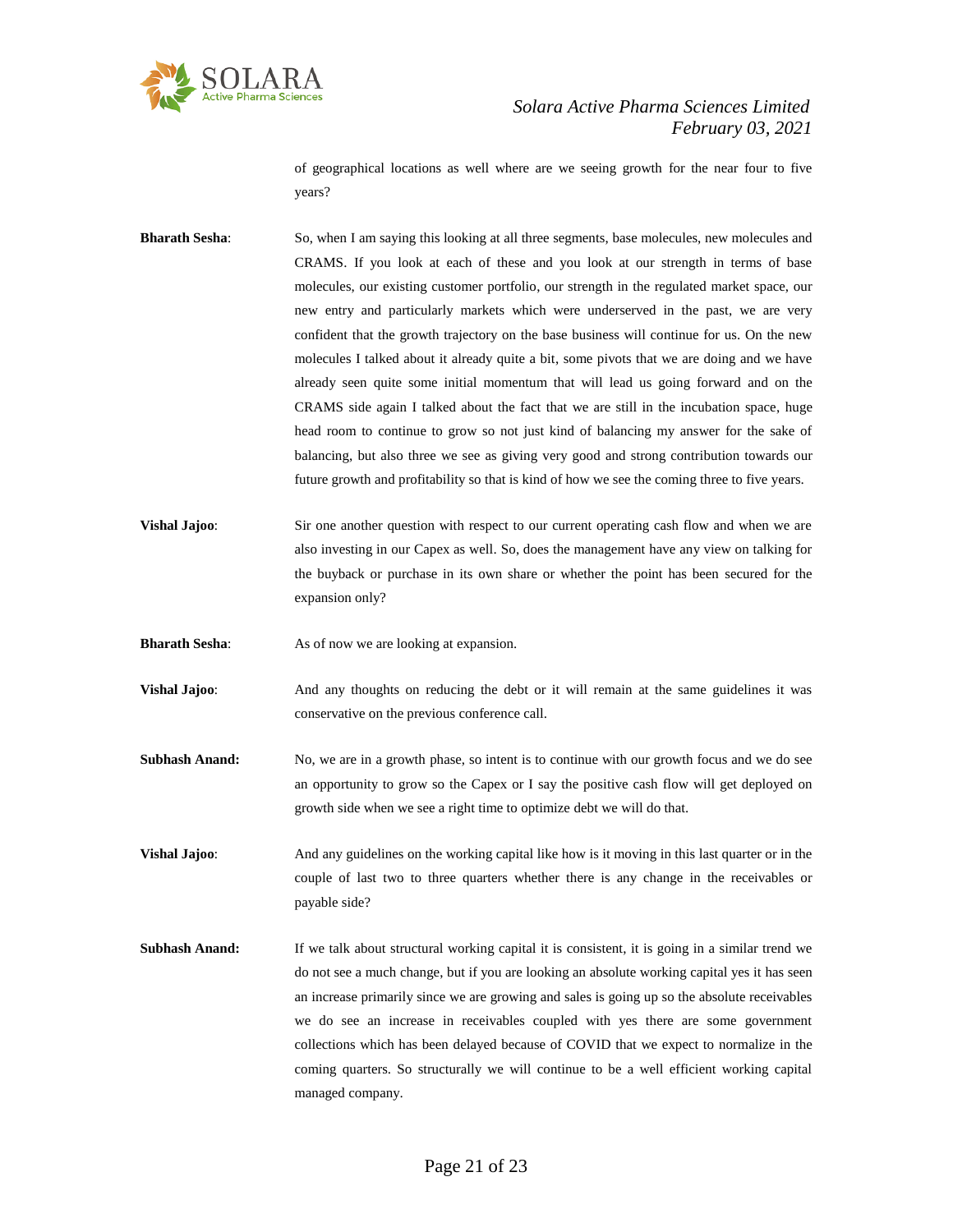

| <b>Vishal Jajoo:</b>    | That is, it from my side. Thank you, team.                                                                                                                                                                                                                                                                                                                                                                                                                                                                                                                                                                            |
|-------------------------|-----------------------------------------------------------------------------------------------------------------------------------------------------------------------------------------------------------------------------------------------------------------------------------------------------------------------------------------------------------------------------------------------------------------------------------------------------------------------------------------------------------------------------------------------------------------------------------------------------------------------|
| <b>Moderator:</b>       | Thank you very much. The next question is from the line of Tushar Manudane from Motilal<br>Oswal. Please go ahead.                                                                                                                                                                                                                                                                                                                                                                                                                                                                                                    |
| <b>Tushar Manudane:</b> | Sir just to clarify on the Vizag facility given that there has been delay because of the<br>regulatory part let us say developed market can there be a delay on the other regulated<br>markets or semi regulated markets as well because of this delay in getting compliance in<br>place.                                                                                                                                                                                                                                                                                                                             |
| <b>Bharath Sesha:</b>   | Let me clarify that Tushar, there is no delay on getting compliance in place. Everything is<br>going as per track in terms of validation quantities etc. We had always guided that in quarter<br>four, early quarter one FY2022 the validations will be complete, and we will wait for<br>regulatory approval, so just want to clarify there is no delay in that. What has happened of<br>course is the ramp up is a little bit lesser we talked about capacity utilization earlier we had<br>expected that to be higher than what it is now that is the only variation to the original<br>thinking or plan of Vizag. |
| <b>Tushar Manudane:</b> | And just while this validation stays consistently is there any product from the shortage<br>which could trigger much earlier inspection we do.                                                                                                                                                                                                                                                                                                                                                                                                                                                                        |
| <b>Bharath Sesha:</b>   | I mean that is something that we will have to see how it plays out at this stage we do not see<br>any visibility of such an event happening we will see how that plays out and then take it as<br>it comes.                                                                                                                                                                                                                                                                                                                                                                                                           |
| <b>Tushar Manudane:</b> | Alright Sir that is it from me. Thank you.                                                                                                                                                                                                                                                                                                                                                                                                                                                                                                                                                                            |
| <b>Moderator:</b>       | Thank you. Ladies and gentlemen, we will take the last question from the line of Ishmeet<br>from Sionic Advisors. Please go ahead.                                                                                                                                                                                                                                                                                                                                                                                                                                                                                    |

**Ishmeet Mahora**: Congratulations for a good set of numbers. My question is, Are we seeing a structural change in the API pricing dynamics and the API industry itself?

**Bharath Sesha:** See it is difficult to paint it with a broad brush, there are multiple areas where we see structurally that situation is very conducive and positive not just for Solara, but also for the broader API industry in India, but talking particularly about Solara as I have said earlier the base molecules that we are currently in we see stability in pricing in most of the markets where we are strong, on the new molecules where differentiation gives us the opportunity. As a structure in the API industry yes, I mean of course now with the supply chain reliability being a key indicator for many of our customers, the balance between reliability